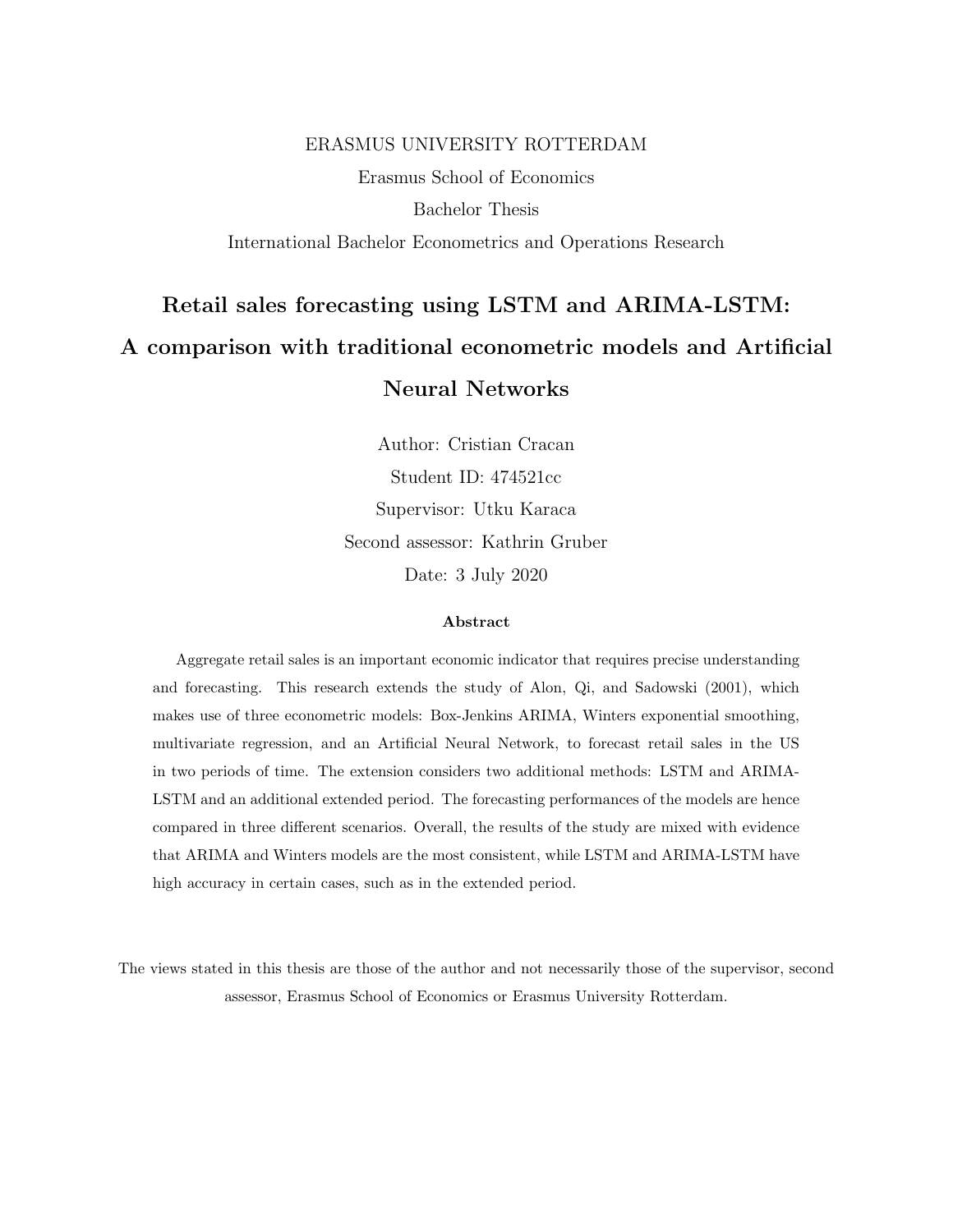| $\mathbf{1}$ | Introduction<br>$\mathbf{1}$                    |                         |  |  |  |  |  |  |  |
|--------------|-------------------------------------------------|-------------------------|--|--|--|--|--|--|--|
| $\bf{2}$     | Literature                                      | $\bf{2}$                |  |  |  |  |  |  |  |
| 3            | Data                                            | $\overline{\mathbf{4}}$ |  |  |  |  |  |  |  |
| 4            | Methodology                                     | 5                       |  |  |  |  |  |  |  |
|              | 4.1                                             | 5                       |  |  |  |  |  |  |  |
|              | 4.2                                             | 6                       |  |  |  |  |  |  |  |
|              | 4.3                                             | 7                       |  |  |  |  |  |  |  |
|              | 4.4                                             | 10                      |  |  |  |  |  |  |  |
|              | 4.5                                             | 13                      |  |  |  |  |  |  |  |
| 5            | Results                                         | 13                      |  |  |  |  |  |  |  |
|              | 5.1                                             | 14                      |  |  |  |  |  |  |  |
|              | 5.2                                             | 16                      |  |  |  |  |  |  |  |
| 6            | Discussion and conclusion                       | 18                      |  |  |  |  |  |  |  |
|              | References                                      | 21                      |  |  |  |  |  |  |  |
|              | A Algorithms for Machine Learning methods<br>24 |                         |  |  |  |  |  |  |  |
|              | <b>B</b> Grid search results<br>28              |                         |  |  |  |  |  |  |  |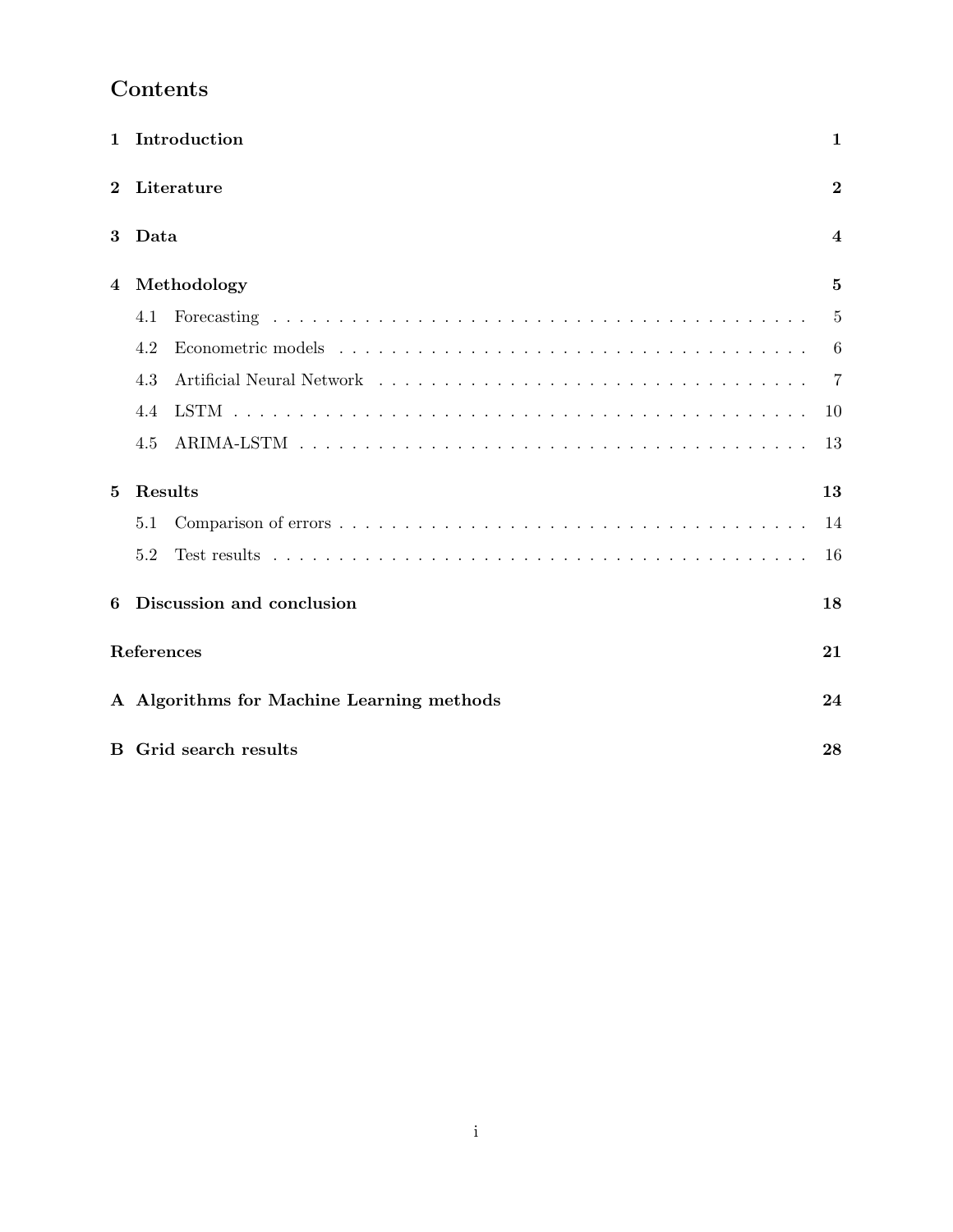# 1 Introduction

Private consumption is one of the main drivers of modern economies. Specifically retail trade provides an indicator of the domestic demand and it makes up a big part of national output, namely more than 5% of the American GDP for example (FRED, 2020). Therefore retail sales follow similar trends as the whole economy and they can be used to identify short-term trends in the final economic output. Forecasting aggregate retail sales is hence important from multiple economic and business standpoints. Especially during economic downturns, it is helpful for policymakers to have accurate forecasts of indicators such as retail sales to determine the level of the shock on the retail sector and on the economy. This can improve the quality of the response and of overall economic policies.

At business level, having accurate forecasts of retail sales can help businesses predict inventories and consumer spending, especially when facing less or more volatile demand than usual. Forecasting aggregate retail sales on market level can be crucial to planning and identifying potential growth channels (Fildes, Ma, & Kolassa, 2019). In particular forecasts that incorporate the strong seasonality of the retail sales can contribute to an efficient management of acquisitions and to a better prediction of revenues over the year. For example, forecasts for the holiday season around Christmas, marked by big increases, can help in correctly managing inventories. Hence, various functional areas of retail companies can benefit from accurate forecasting of sales especially as data and big data are increasingly utilized (Fisher & Raman, 2018). Furthermore, it could be possible to expand this field of study by predicting retail sales of particular companies in the US with the use of market shares and by including company specific characteristics.

At the same time, the study of time series forecasting has seen an increasing focus on new methods that are employed in various scenarios and fields of research. Given the monthly, quarterly or yearly frequencies of most economic time series, it is relevant to build robust and accurate models for variables with such characteristics. There is much evidence of Machine Learning techniques producing accurate forecasts such as Alon et al. (2001). Nevertheless when compared to standard econometric methods, model and architecture selection is often based on trial and error methods in the absence of sufficient theory. Moreover, overfitting the model on particular data sets can make the models unrobust. Hence, this research aims to contribute to the development of robust Machine Learning methods that can be used on different time series data with satisfactory results.

Recently, more advanced forms of Deep Learning methods such as Recurrent Neural Networks (RNN) or hybrid models have been investigated for forecasting time series. Thus, it is relevant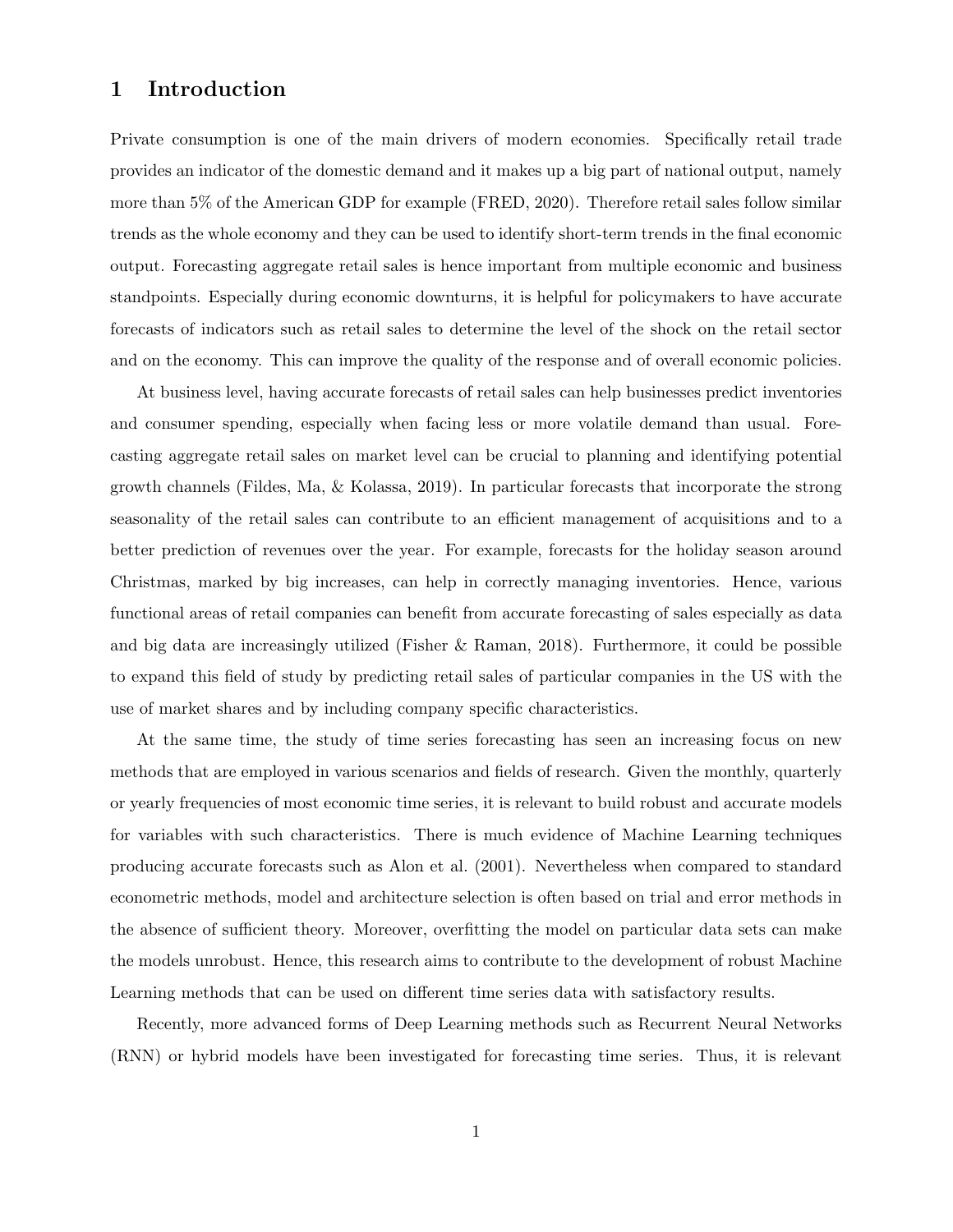to study the forecasting performance of these models in the context of retail sales relative to the econometric models and the ANN presented by Alon et al. (2001). Therefore this paper intends to study and implement two methods for forecasting aggregate retail sales in the US, namely LSTM and ARIMA-LSTM and compare their performance to the econometric methods implemented in Alon et al. (2001): Box-Jenking ARIMA, Winters smoothing model, multivariate regression and Artificial Neural Network. Hence the main research question is: Do the LSTM and ARIMA-LSTM methods surpass the forecasting performance of traditional econometric models and of ANN for predicting aggregate retail sales in the US? Also the performance of the new methods is compared with each other to identify the best one based on errors and tests. First sub-question is given by: Which one of the two proposed methods exhibits the best forecasting performance?

Additionally, given that Alon et al. (2001) explore two limited data sets from 1978 up to 1995, it would be reasonable to expand the data set. This would allow for a better comparison of the performance of the methods on a longer time span especially given that the Machine Learning techniques are usually trained on large amounts of data. Thus, the second sub-question becomes: Which method performs the best on an expanded data set?

Answers to these questions should present an overview of the best-performing methods that can be used to forecast retail sales in specific contexts. Future research can rely on these results to select the models appropriately or modify certain implementations to expand the research on this topic. As mentioned before, the Machine Learning research still has many aspects to cover until there can be a clear theoretical framework. On a practical side, both policymakers and businesses could use the findings and the methods of this paper to optimize their forecasting techniques. This way, it is hoped that the findings will bring positive practical changes beyond academic research.

The paper proceeds with a review of the Machine Learning methodology in the literature for forecasting time series. Next, the Data section presents general information on the used data series. The Methodology section is used to explain thoroughly the forecasting techniques, how forecasts are evaluated and the implementation of the models. Results are then displayed and discussed with advice for future research in the conclusion of the research.

# 2 Literature

Forecasting time series using Artificial Neural Networks (ANN) is a broad field of study with generally positive results. Applications cover: general time series (Ahmed, Atiya, Gayar, & El-Shishiny,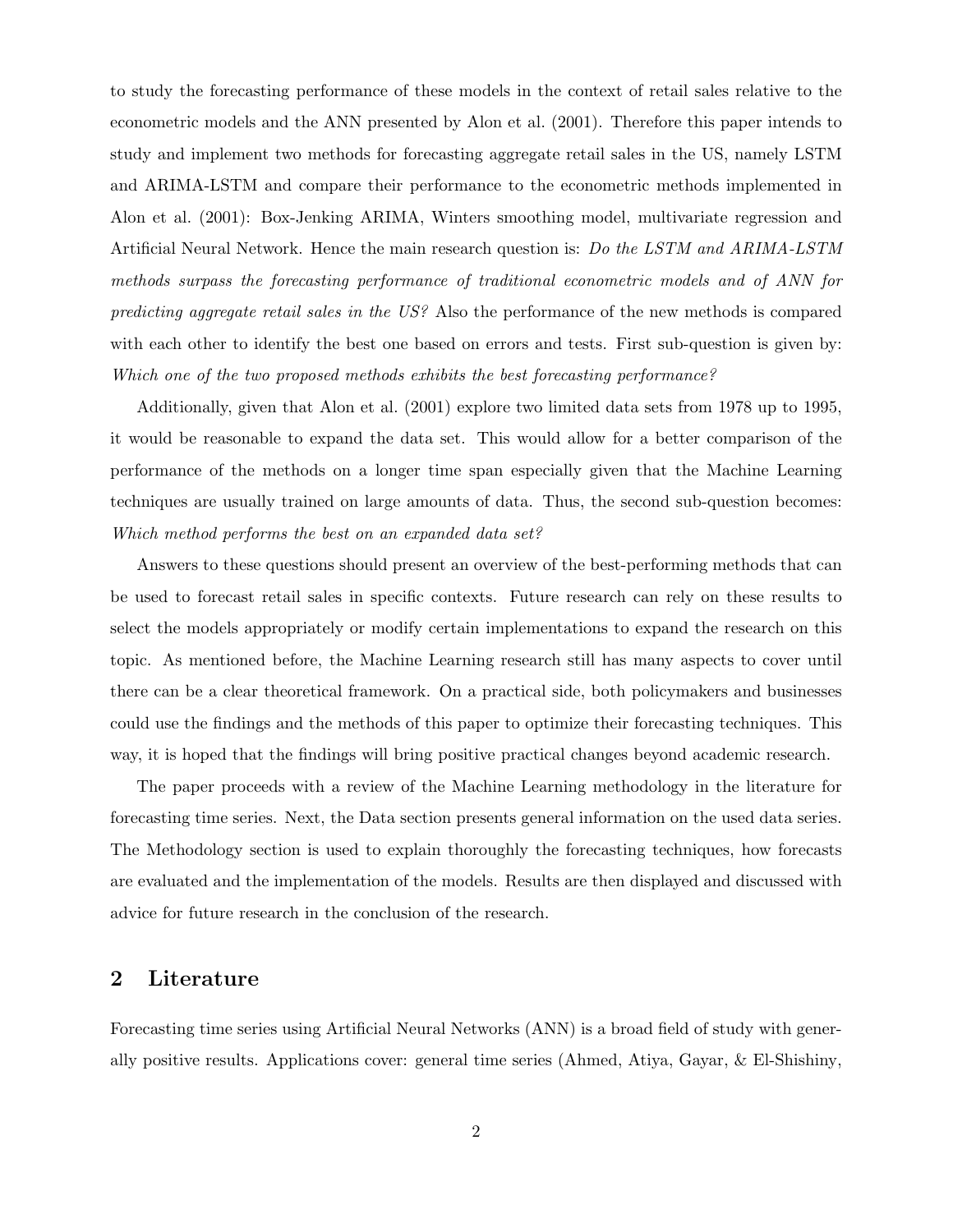2010), environmental research (Feng et al., 2015), meteorology (More & Deo, 2003), hydrology (Daliakopoulos, Coulibaly, & Tsanis, 2005), finance (Guresen, Kayakutlu, & Daim, 2011), economics (Tkacz, 2001). For business tasks in various fields such as accounting, finance, marketing or sales, ANNs have been used widely with good accuracy overall, but there is still space left to improve their usability (Tk $\acute{\alpha}$ č & Verner, 2016). In a wide research about the use of Artificial Neural Networks for forecasting, G. Zhang, Patuwo, and Hu (1998) find that ANNs are efficient for capturing non-linear patterns, but most implementations are inconsistent and lack systematic approaches, which leads to inconclusive results in the literature. There is also evidence that Neural Networks can effectively incorporate strong seasonal variations into the forecasts (Adhikari & Agrawal, 2012). On the other hand, G. P. Zhang and Qi (2005) find that neural networks fail to incorporate seasonal or trend variations effectively with data pre-processing being required. Alon et al. (2001) find that the ANN fares better than traditional econometric models in forecasting aggregate retail sales, while also being able to capture nonlinear trends and seasonality.

Recurrent Neural Networks (RNN) are derived from ANN, but the difference is that RNNs are interconnected along time sequences, which makes them suitable for identifying temporal patterns. RNNs are hence widely used for time series forecasting and show reasonable results in various fields of study (Kermanshahi, 1998; Mandal & Prabaharan, 2006; Hsieh, Hsiao, & Yeh, 2011).

A widely used RNN structure is the Long Short-Term Memory model (LSTM) (Hochreiter & Schmidhuber, 1997). LSTMs can capture long term temporal dependencies and do not suffer from the optimization problems of simple recurrent networks such as the problem of vanishing or exploding gradient (Greff, Srivastava, Koutník, Steunebrink, & Schmidhuber, 2016). Hence, LSTMs have been used widely for forecasting economic data with high frequency like in finance, for stock markets movements (Chen, Zhou, & Dai, 2015; Nelson, Pereira, & de Oliveira, 2017; Tong, Shah, Cherukumalli, & Moulehiawy, 2018). Additionally, the method has been shown to be efficient for sales forecasting (Yu, Wang, Strandhagen, & Wang, 2017) and it has better results than ARIMA for sales of different products (Elmasdotter  $&$  Nyströmer, 2018). In general it has better forecasting performance for economic time series than ARIMA (Siami-Namini & Namin, 2018).

In addition to pure Neural Networks applications, some researchers also consider hybrids of econometric models and Neural Networks. This is done in order to capture the linear component using the ARIMA model and the nonlinear component using the Neural Network, which shows satisfactory improvements over basic models (G. P. Zhang, 2003). This model is subsequently improved in more recent papers with better forecasting results (Khashei & Bijari, 2010, 2011).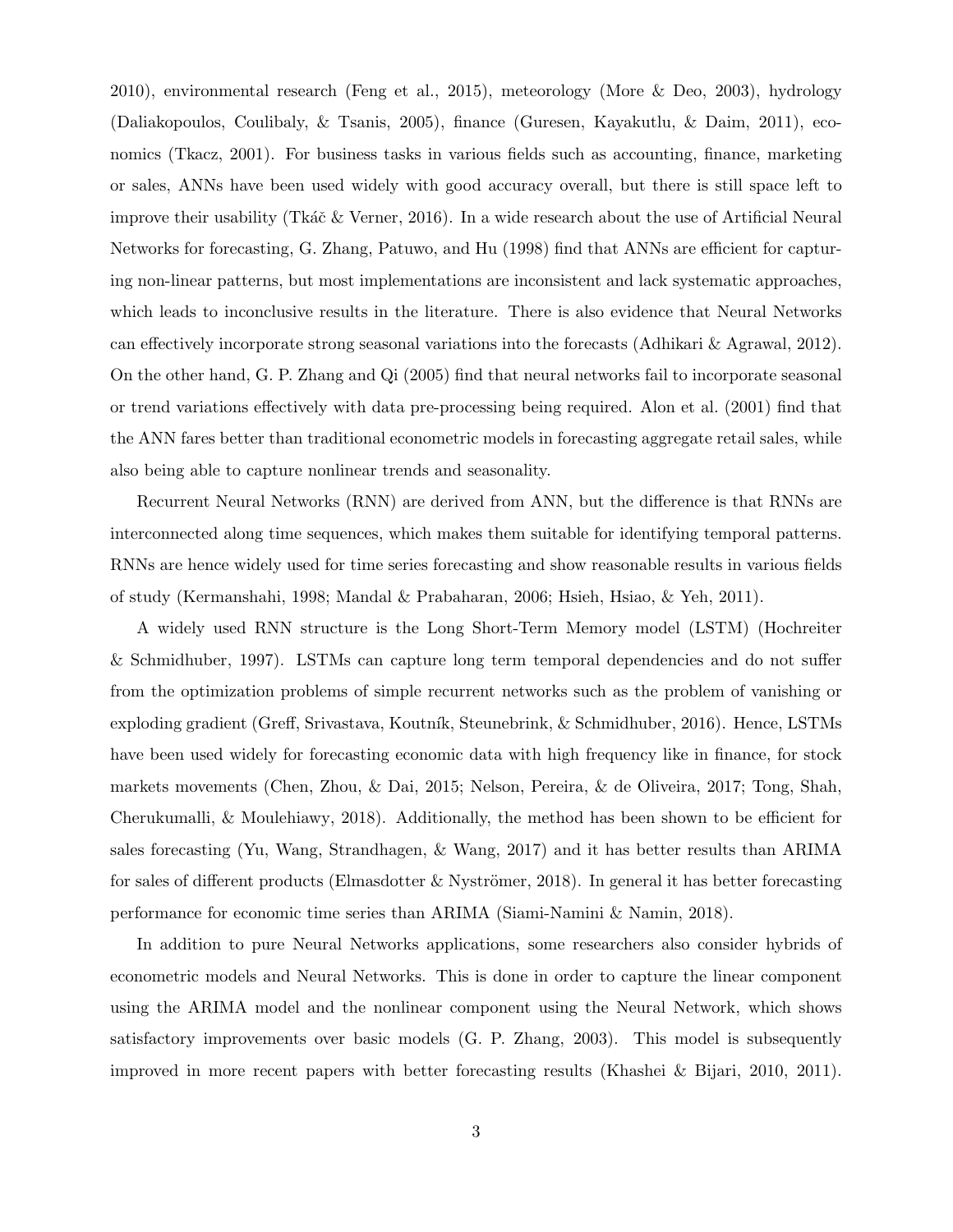Additionally, Choi (2018) successfully implements an ARIMA-LSTM model for forecastig price correlation. Models combining traditional and Machine Learning techniques are applied in certain fields of study with success, meaning that these can be part of a potentially robust modelling framework for time series data (Jain & Kumar, 2007; Pai & Lin, 2005).

## 3 Data

The data for aggregate retail sales can be obtained in the Historical Data section of Monthly Retail Trade data offered by the United States Census Bureau (US Census Bureau, 2020). Figure 1 shows that retail sales have been increasing constantly over the last decades according to a positive trend with deviations occurring during economic downturns like the one in 2007-2009. Additionally, there is a clear seasonality in the data with increasing patterns over time. Nearly every year, there is a clear spike in sales in December during the holiday season and during the summer months.



Figure 1: Monthly Aggregate Retail Sales (millions of US dollars) and quarterly GDP growth (%) (Bureau of Economic Analysis) in the US in the period 1967-2018

The two periods analyzed by Alon et al. (2001) span between 1978 to 1985 and from 1986 to May of 1995. The first period is more volatile with several recessions followed by high growth in the period from 1978 to 1983. On the other hand, the second period is characterised by stable growth with only one downturn in years 1990-1991 as can be seen in Figure 1. The extended period covers all the data from 1967 to 2018.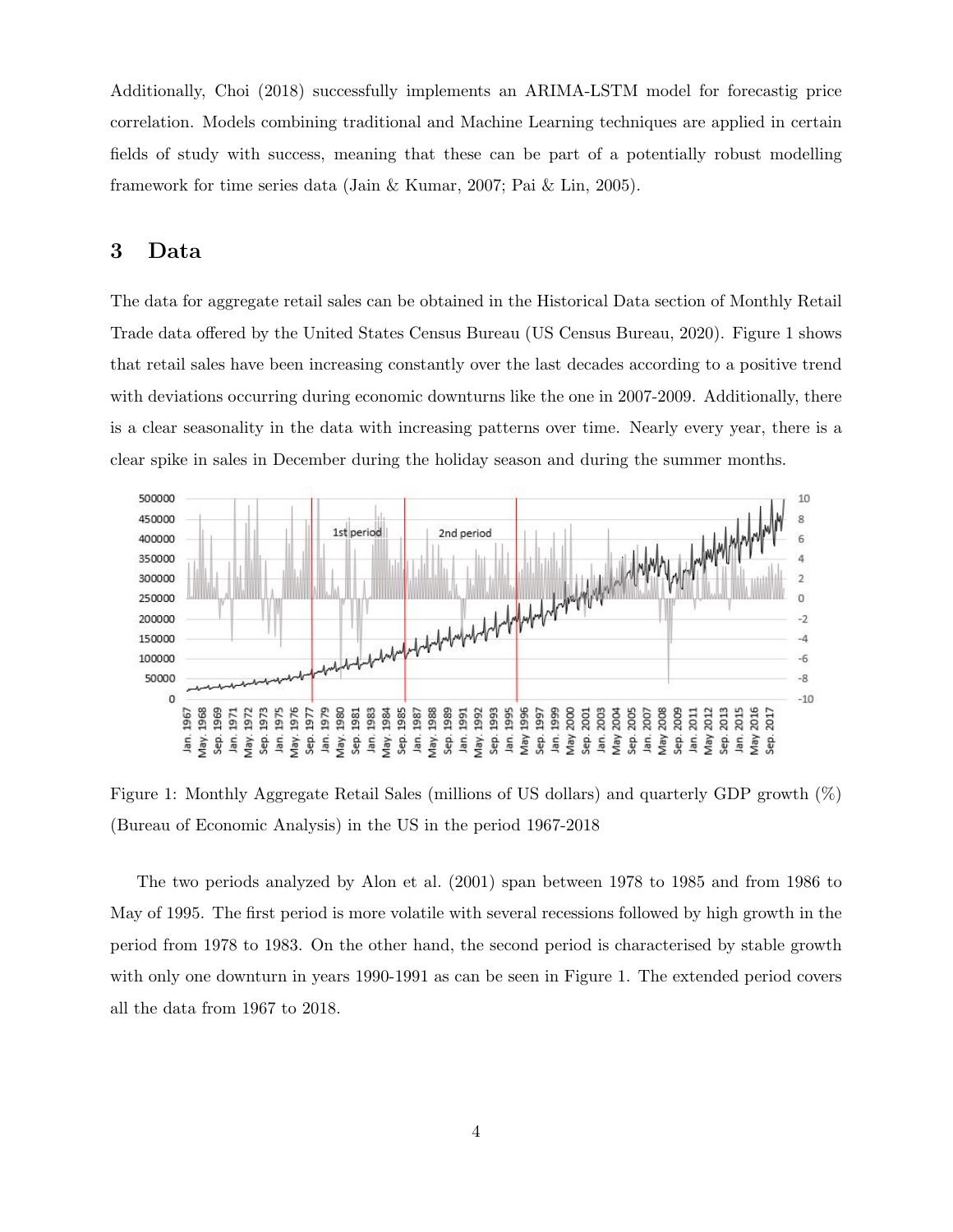# 4 Methodology

This section first explains the forecasting and evaluation techniques used for all the models. This is followed by detailed explanations of the implemented models: the four from Alon et al. (2001) and the LSTM and ARIMA-LSTM models.

#### 4.1 Forecasting

Two techniques are used for out of sample predictions. One step ahead forecasts are based on predicting only one observation into the future, using all the available information beforehand. This requires an estimation of the model each time using one more additional data point before performing a one step ahead forecast. Hence this technique is expected to incorporate the structural shocks better. On the other hand, multi-step ahead forecasts are more useful for practical applications. These are predictions done using the model fitted only on data before the prediction window.

The Mean Absolute Percentage Error (MAPE) is calculated for all forecasts to get a measure of accuracy, because it offers a good relative picture of the difference between the forecasts and the actual values. It is calculated as follows:

$$
MAPE = N^{-1} \sum_{i=1}^{N} \frac{|y_i - \hat{y}_i|}{y_i}
$$
 (1)

where  $\hat{y}_i$  represents the predicted value. Averages of one-step and multi-step ahead forecasts for the methods are also considered for each period. Moreover, total averages of all errors for each model are considered to create an overview of general performance.

For direct comparisons of forecasting performance between two methods, two tests are implemented. The Diebold Mariano (DM) test can be used to test whether two predictions are equally accurate. The test is based on comparing the mean of differences between squared errors of two predicted series, also called loss differential:

$$
d_t = \epsilon_{1,t}^2 - \epsilon_{2,t}^2 \text{ and } \bar{d} = N^{-1} \sum_{t=1}^N d_t
$$
 (2)

Compared to the implementation of the test by Alon et al. (2001), the test is based on the method from Franses et al. (1998). The difference between the two implementations is the way the sample standard deviation is computed. Given P realizations  $d_t$  for  $t = T + h, ..., T + h + P - 1$ , the the sample standard deviation of the loss differential can be computed as  $\hat{\sigma} = \hat{\gamma}_0 + 2 \cdot \sum_{j=0}^{h-1} \hat{\gamma}_j$ , where is  $\hat{\gamma}_j$  is the autocovariance of order j. In this case  $h = 0$ , hence  $\hat{\sigma} = \hat{\gamma}_0$ . The Diebold Mariano test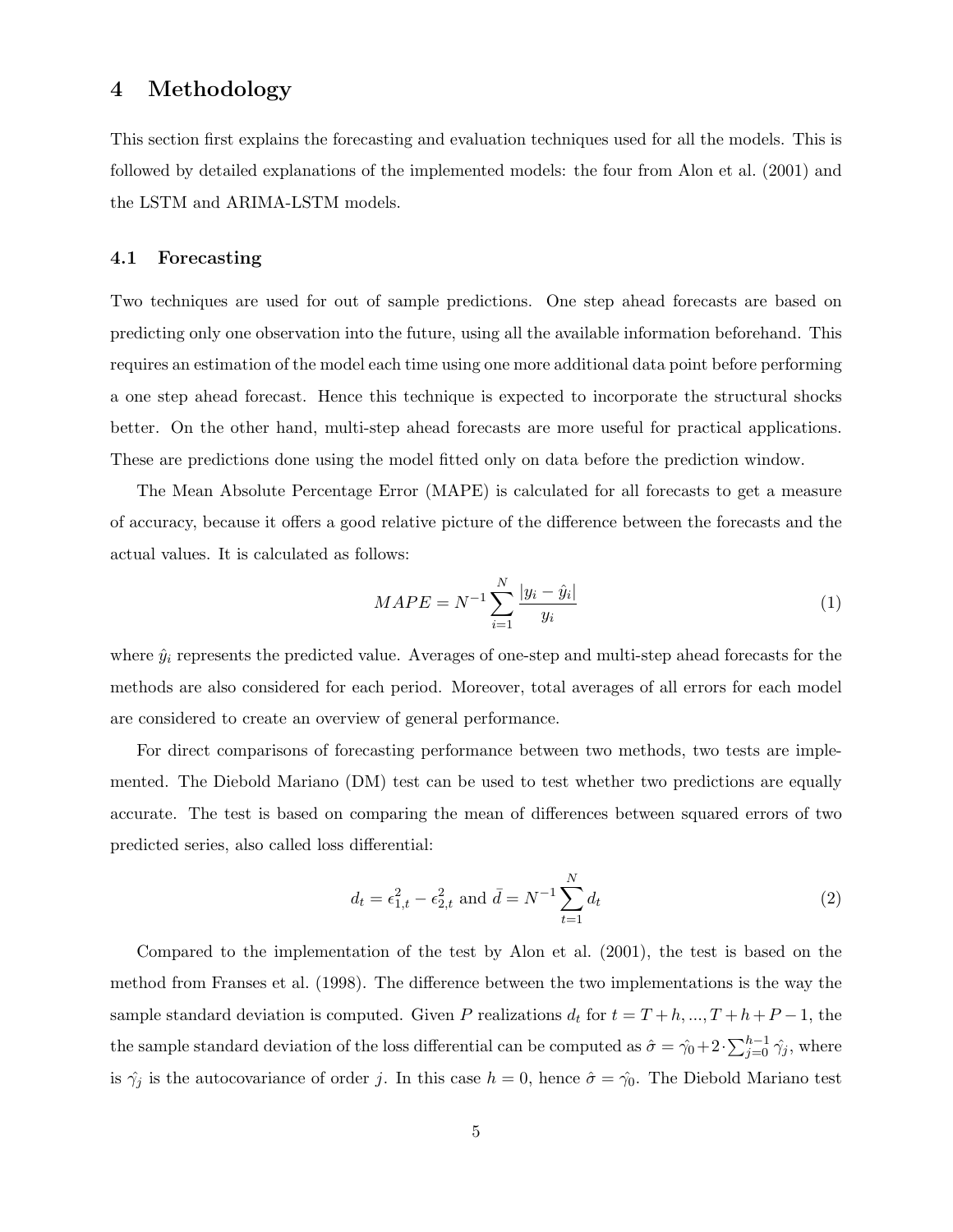statistic with the null hypothesis of identical forecasts, which asymptotically follows the standard normal distribution is given by:

$$
DM = \frac{\bar{d}}{\sqrt{2\hat{\sigma}N^{-1}}} \tag{3}
$$

The results of the test are interpreted by checking p-values for significance at 10% and the sign of the test statistic for an indication about which method of the two compared is better.

The second test used for comparing the predicted values is Wilcoxon's signed-ranks test (SR), a non-parametric test, which is implemented using SciPy package in Python programming language (Virtanen et al., 2020) and is given by the statistic:

$$
SR = \sum_{t=1}^{N} I_{+}(d_{t}) rank(|d_{t}|)
$$
\n
$$
(4)
$$

where  $I_+(d_t)$  is a function which takes a value of 1 if  $d_t$  is positive and 0 otherwise. The test gives more importance through a larger weight to observations with bigger errors. The test can be used to study whether two samples come from the same distribution and its results are interpreted similarly to the DM test. The test statistic follows a standard normal distribution after scaling using:

$$
\frac{SR - N(N+1)/4}{\sqrt{N(N+1)(2N+1)/24}}
$$
\n(5)

Both tests are applied to compare the performance of the ANN, LSTM and ARIMA-LSTM with the other models. Additionally, comparisons between ANN and the two new methods LSTM and ARIMA-LSTM are made this way.

#### 4.2 Econometric models

Box-Jenkins ARIMA: Autoregressive integrated moving average (ARIMA) models are widely used for time series analysis. ARIMA models are based on a regression of time series data on autoregressive (AR) component and moving average (MA) component with a possible initial differencing of d times for establishing stationarity. The AR component refers to the lags with number  $p$  of the time series, while the MA component refers to the lags with number  $q$  of regression errors. Henceforth an  $ARIMA(p,d,q)$  model with the time series X has the general form:

$$
diff(X, d) = AR(p) + MA(q) + \epsilon
$$
\n(6)

The Box-Jenkins ARIMA method refers to the approach of finding the best ARIMA model for fitting the time series (Box, Jenkins, Reinsel, & Ljung, 2015). This approach consists of model selection, that involves making the time series stationary and identifying the required lags for AR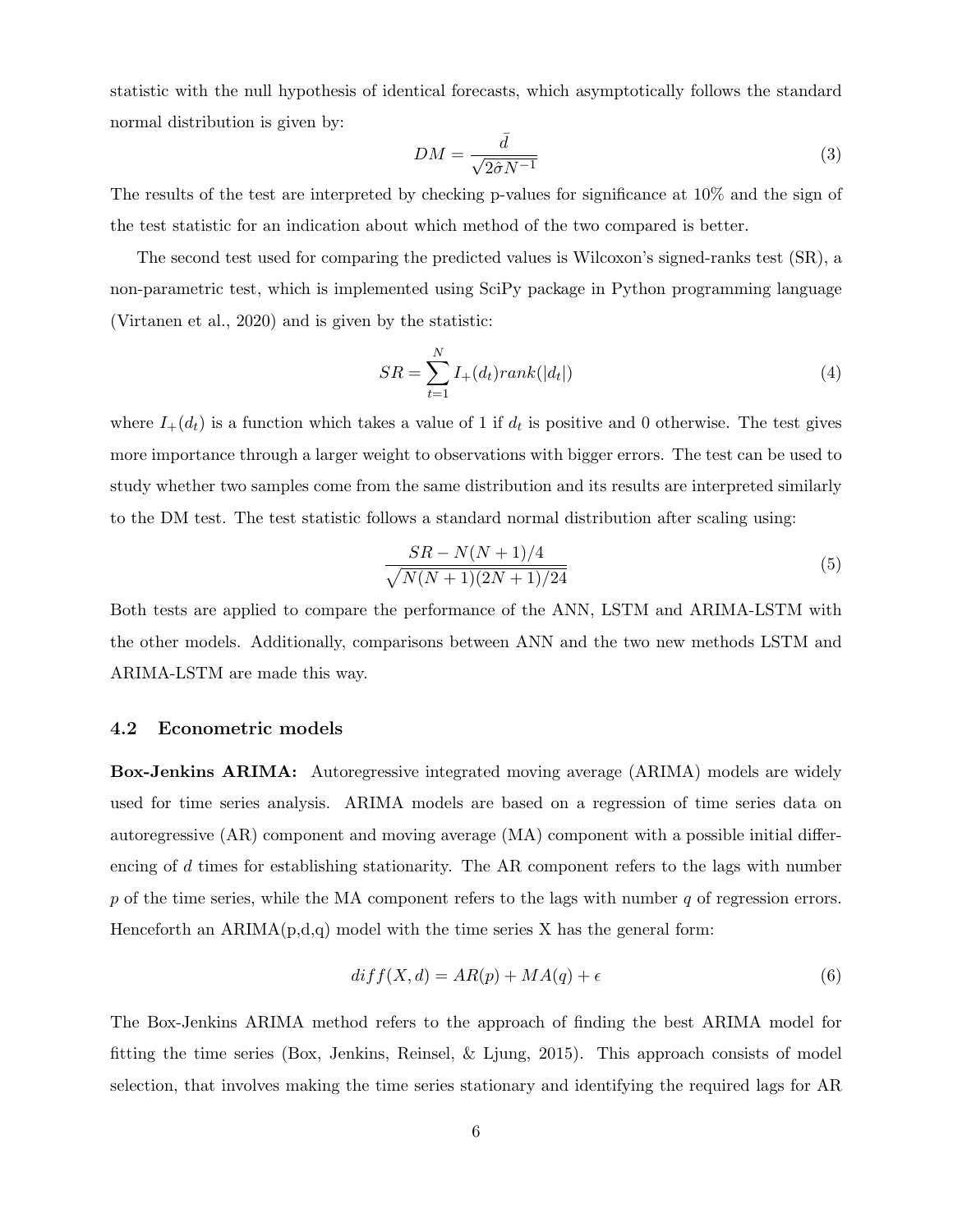and MA components, parameter estimation, evaluation and diagnostic checking such as checking residual autocorrelation. The implementation of Box-Jenkins ARIMA is done using Eviews programming language. The best models for all periods are selected as follows: for 1978-1985 period the ARIMA $(12,2,11)$  model, for 1986-1995 and 1967-2018 periods the ARIMA $(11,1,11)$  model.

Winters' exponential smoothing: The second econometric model used for forecasting sales is based on the method from Winters (1960). Exponential smoothing models are based on adapting the coefficients on recent observations by giving exponentially decreasing weights to older observations. It is used primarily for time series analysis and can be designed to take into account both the linear trend and the seasonality of the data. The component of seasonality can be either additive or multiplicative, the latter meaning that the pattern of seasonality is increasing over time. As can be seen in Figure 1 on the long term, seasonality can be considered multiplicative as the differences between months are more obvious in the last decades. Nonetheless in the two shorter periods, this process is not so evident. Hence, the model with additive seasonality is chosen for these two periods. The model with additive seasonality is given by:

$$
sales_{t+k} = a + b \cdot k + c_{t+k} \tag{7}
$$

where  $a, b$  and  $c$  are the permanent, trend and seasonality components respectively, that are all calculated recursively using damping factors. This implementation is given by the Eviews tool for exponential smoothing forecasting.

Multiple regression: The final econometric model used in the research is a linear regression of sales data on monthly dummies and a trend variable. This can be done as following:

$$
sales_t = \beta_o + \sum_{i=1}^{11} \beta_i \cdot d_{i,t} + \beta_{12} \cdot t + \epsilon_t
$$
\n
$$
(8)
$$

where one monthly dummy variable is excluded. The point of this model is to see if a model that only captures linearly the seasonality and the trend is capable of producing accurate forecasts in different scenarios. It is implemented in Python using scikit-learn package(Pedregosa et al., 2011).

#### 4.3 Artificial Neural Network

The Artificial Neural Network model is a widely used efficient method for forecasting. Its main idea is about passing the input information through multiple transformations using weights that are updated to minimize the error of the output. The transformations happen in multiple nodes, also called neurons, that are organized in one or multiple hidden layers. The input data is transformed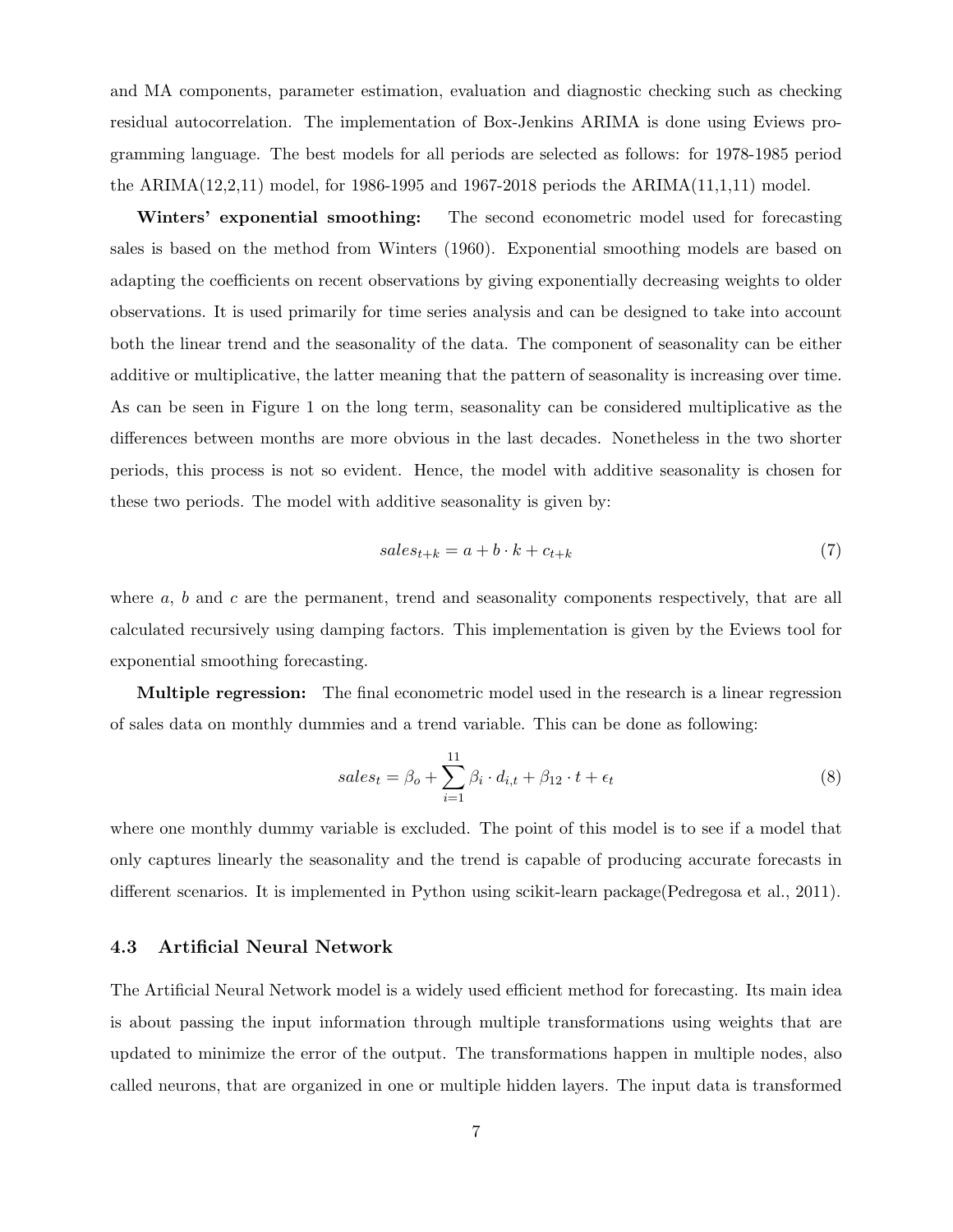using the weights, summed and passed through a function if selected in every neuron, whose value can be passed to neurons in another layer. Given the complexity of the functions and transformations taking place in a Neural Network, it is popular for finding non-linear and hidden patterns in data, but this comes at a cost of more computational complexity relative to linear models. A Neural Network with 10 input layer nodes, one hidden layer with 10 nodes and one output has 110 weights to optimize. Identity transfers functions between layers can also make the relations more complex. Hence, the most frequent criticism of ANNs is its limited capacity of explaining the effect of the inputs and its reduced interpretability. But when the model is used solely for forecasting it has good results thanks to its ability of capturing patterns and non-linearities.

The used Artificial Neural Network is a feedforward network with a backpropagation algorithm for optimizing the weights of the network. For the three layer network with one hidden layer and one output in Figure (2), the number of nodes in the input layer is equal to 12, representing the number of features that are 11 monthly dummies and the trend, and the hidden layer has 8 hidden nodes as selected. Both layers have one additional bias node.



Figure 2: ANN architecture

The 113 weights connecting the layers are initialised according to the Nguyen and Widrow (1990) algorithm, which assigns to each hidden node its own interval. H hidden nodes means that weights will be in the interval of length  $2/H$  or  $2/(0.7 \cdot H)$  to create overlapping intervals. Given that the sigmoid transfer function  $sigmoid(w_i x + w_{bi})$  is linear over  $(-1, 1)$ , it can be obtained that  $-1/w_i - w_{bi}/w_i < x < 1/w_i - w_{bi}/w_i$ . This interval has length  $2/|w_i| = 2/H$ . Moreover, bias weights are initialised such that x is in the region  $(-1, 1)$ . Hence bias weights are uniform values between  $-|w_i|$  and  $|w_i|$ . The algorithm guarantees that the weights are initially in the input space, which makes the training process faster. The algorithm is implemented using Matlab function initnw.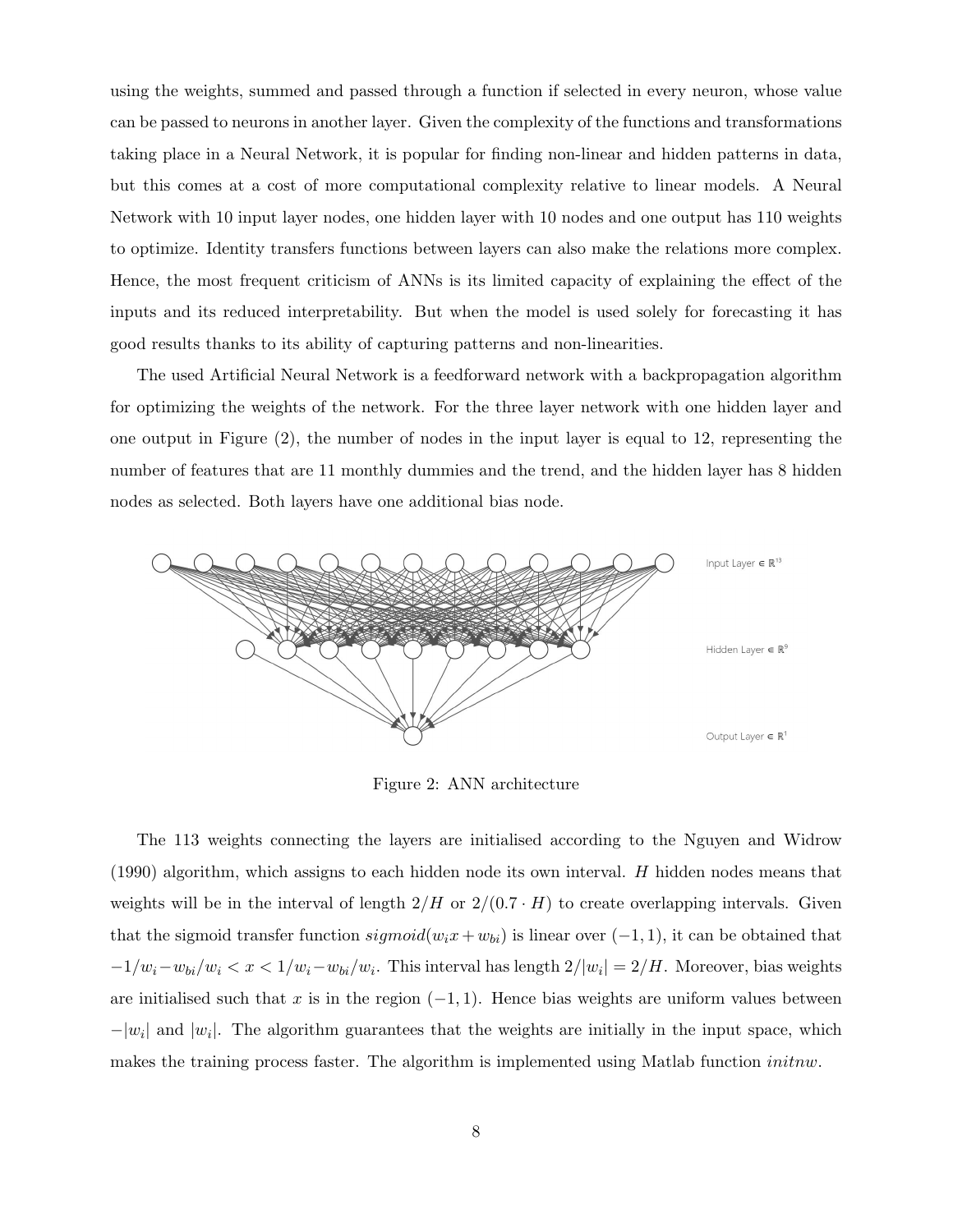The feedforward step means that the input data for the whole sample is passed through the network. All inputs are multiplied with the corresponding weights and summed in each hidden node. Alon et al. (2001) use a sigmoid transfer function in the hidden layer, meaning that the values in the hidden nodes are transformed before being passed to the output layer, as follows:

$$
output_t = \alpha_0 + \sum_{i=1}^{8} \cdot \alpha_i \cdot sigmoid(\beta_{i,0} + \sum_{j=1}^{12} \beta_{ji} \cdot x_{j,t}) + \epsilon_t
$$
\n(9)

The backpropagation algorithm is based on computing the gradient of the loss function, mean squared error  $\frac{1}{n} \sum_{i}^{n} (y_i - \hat{y}_i)^2$ , with respect to the weights. The weights are updated towards achieving the minimum of the error function. This process is repeated several times, called epochs in Machine Learning terminology. The feedforward-backpropagation mechanism makes Neural Networks learn, as information is passed through the network to get the predictions and the network is improved based on errors. This is done until the stopping rule is attained or the error is no longer changing.

The training algorithm used in the network is the Levenberg-Marquadt (LM) algorithm combined with Bayesian Regularization (BR). The LM algorithm solves  $argmin_{\beta} \sum_{i=1}^{m} [y_i - f(x_i, \beta)]^2$ . and is a combination of Gradient Descent and Gauss-Newton methods. The algorithm uses Gauss-Newton when the algorithm is close to the optimum and Gradient Descent otherwise. Thanks to this approach, the LM algorithm is efficient in finding the minimum for problems without a large number of parameters. BR is used for improving the generalization of the network.

Both methods are implemented using Matlab function *trainbr* that combines them. A simplified version of the function is presented in Appendix A. During backpropagation, the Jacobian matrix with respect to weights and biases is computed and is used to update the parameters, that is done using  $\mu$ :  $dX = -(JJ + I * \mu) JE$ , where  $JJ = JX * JX$ ,  $JE = JE * JE$ ,  $JX$  is the Jacobian matrix with respect to the parameters and  $JE$  is the Jacobian with respect to the errors. Initial  $\mu = 0.005$  is updated iteratively according to increase factor  $\mu_{inc} = 10$  or decrease factor  $\mu_{dec} = 0.1$ to improve the performance measure. The algorithm stops when the maximum or minimum level of  $\mu$ , the optimization goal or the maximum number of epochs of 1000 are reached. Trials showed that a high number of epochs is rarely reached.

Finally, trials showed that there can be a big variation in forecasting results when training the network once. This can be caused by different initial weights and biases. Hence to generalize the forecasting results, the ANN is trained 100 times and averages of the forecasted values are used. Simplified algorithms that are implemented in Matlab for both techniques are presented in Appendix A.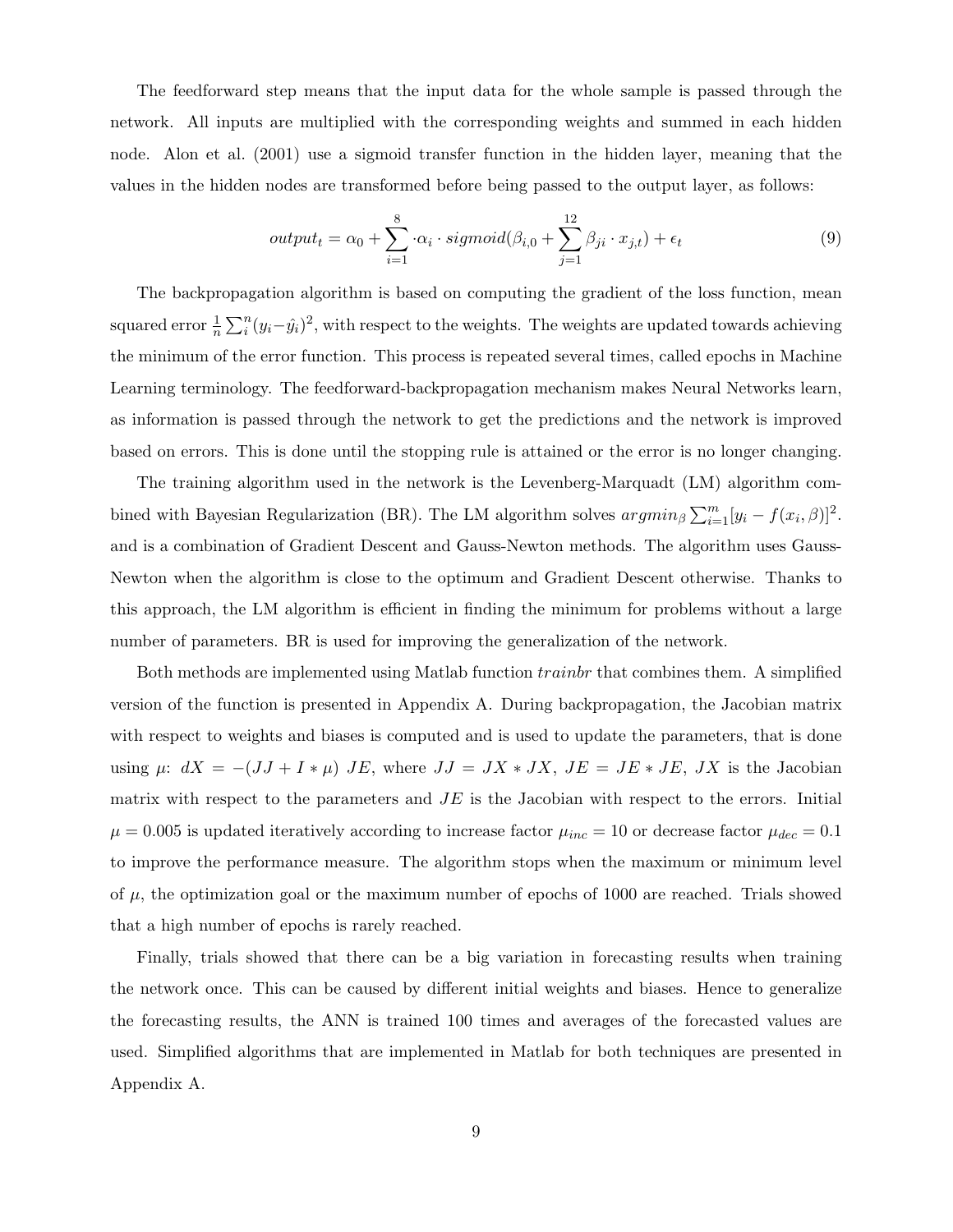#### 4.4 LSTM

The Long Short Term Memory model has a more complex structure that allows it to approach specific problems more efficiently. Its name derives from the its ability to incorporate information from the past without underestimating or overestimating it like simple Recurrent Neural Networks. The RNN structure can be pictured as in Figure 3 (Olah, 2015), which shows a compressed version where vectors and layers are compressed into single units. The main difference relative to the ANN is the capacity of the RNN to train based on the outputs of previous time points. Every cell A has both an output and a connection to the next cell. The problem with the basic RNN structure is that during training and more specifically the backpropagation, the gradient can become vanishing or exploding. This means that long-term dependencies are not used properly for training, which results in suboptimal networks.

LSTM solves this issue with the special cell architecture presented in Figure 4 (Olah, 2015). This version is used in this paper as more complex structures were shown not to bring significant improvements (Breuel, 2015; Greff et al., 2016). The figure presents a simplified version of the cell for a better interpretation of the model. Some things to be noted are: two lines connected into one means that two vectors are concatenated into one; one line separated into two means that new lines carry copies of the vector, the yellow cells signify neural network layers with multiple hidden nodes; pink nodes signify pointwise operations.



Figure 3: Basic RNN architecture



Figure 4: LSTM cell architecture

A crucial element is the cell state, represented by the upper most horizontal line which carries the  $C_t$  variable. This is the main connection between states that can be modified with each time stamp. The  $h_t$  on the other hand is called the hidden state. It is the output of the cell. Both  $C_t$  and  $h_t$  variables are vectors with the size equal to the number of hidden nodes, chosen as the measure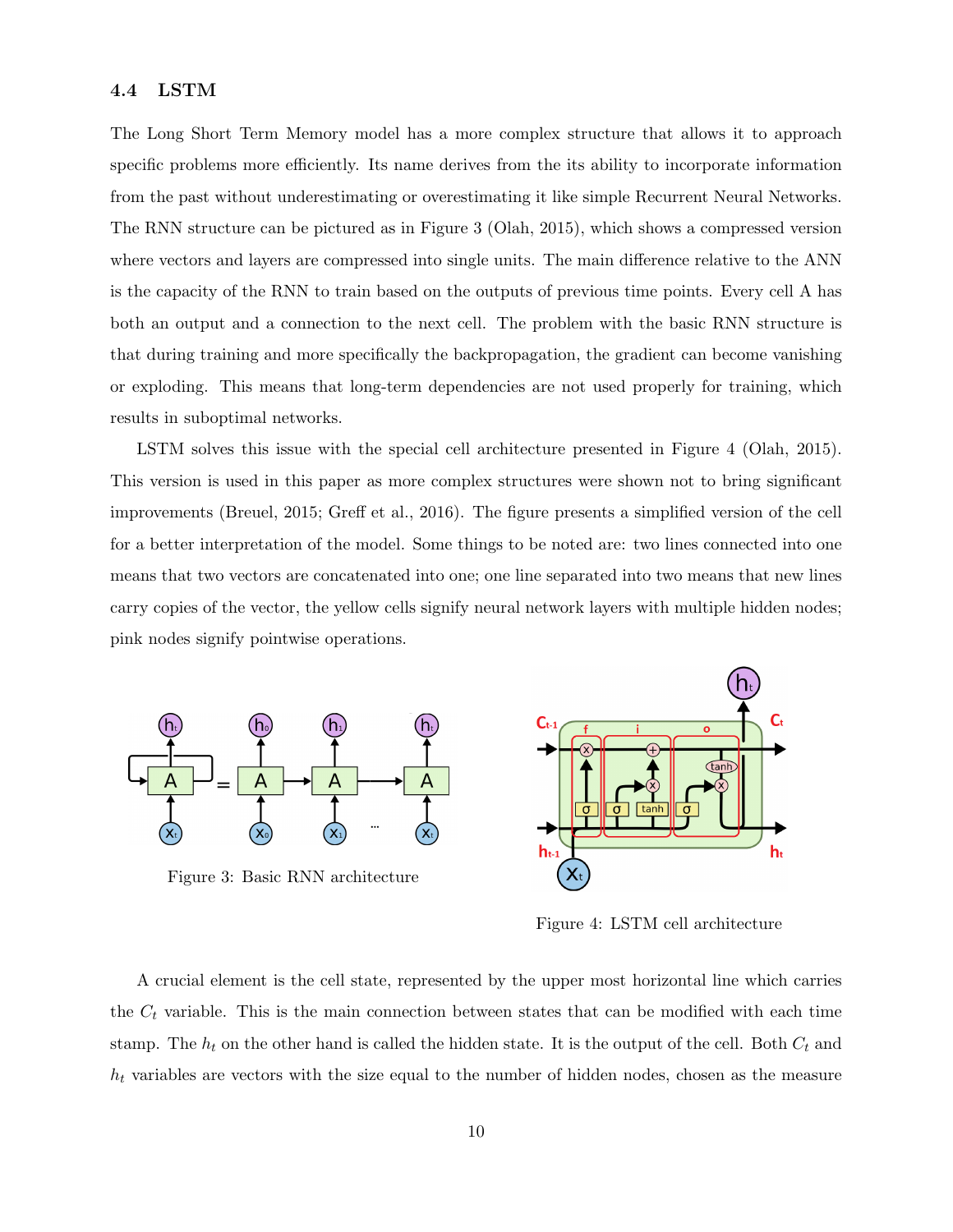of information that needs to be passed from state to state and is also used in all neural network layers explained below. Generally a high number of hidden nodes can lead to too much complexity and the optimal number depends on the inputs and the problem.

**Forget section:** The f part in the Figure 4 is the mechanism responsible for determining which information from the previous cell will be excluded from the cell state. It operates on both the output from previous cell  $h_{t-1}$  and the new data  $x_t$ . These values are passed into a neural network layer with the specified number of hidden nodes and a sigmoid activation function. The output of this is a vector with values between 0 and 1. By multiplying the output and the cell state, elements that are multiplied with small values or 0 will be forgotten, and vice versa for the ones multiplied with bigger values. This part with the multiplication has the name of forget gate.

**Input section:** The  $i$  part in the Figure represents the mechanism for adding new information to the cell state. The same mechanism with a neural network layer with sigmoid activation and a forget gate is present. The previous hidden state and present inputs are first passed through a neural network layer with a tanh activation function  $\frac{e^x - e^{-x}}{e^x + e^{-x}}$  $\frac{e^x-e^{-x}}{e^x+e^{-x}}$  and then passed through the gate. The values that are preserved after passing through the gate are ultimately added to the cell state  $C_t$ originating from the forget section.

Output section: The third section is meant to create the connection to the next cell and create the output. The same mechanism from the other two parts with forget gate is present here as well. First a copy of the cell state  $C_t$  is transformed using the tanh function and then passed through the gate determined by past outputs and present inputs. This way the  $h_t$  values are computed which are both passed to the next cell as hidden state and as output of the cell.

The three sections can be expressed mathematically as follows:

$$
\text{Forget: } C_t = C_{t-1} \cdot sigmoid(w_{f,0} + w_f \cdot [h_{t-1}x_t]) \tag{10}
$$

Input: 
$$
C_t = C_t + tanh(w_{i2,0} + w_{i2} \cdot [h_{t-1}x_t]) \cdot sigmoid(w_{i1,0} + w_{i1} \cdot [h_{t-1}x_t])
$$
 (11)

$$
Output: h_t = tanh(C_t) \cdot sigmoid(w_{o,0} + w_o \cdot [h_{t-1}x_t]) \tag{12}
$$

where  $w_f, w_{i1}, w_{i2}, w_o$  and the biases are the weights to be updated.

The output  $h_t$  is passed through a neural network layer with one output to obtain the value of sales in period  $t$ . This forward process through the cells is followed by backpropagation, which involves more advanced computations due to the architecture of the model than in the ANN. For LSTM computing gradients with respect to the weights is more complex given the connections between cells. The loss function becomes a sum of all losses for the time stamps by applying the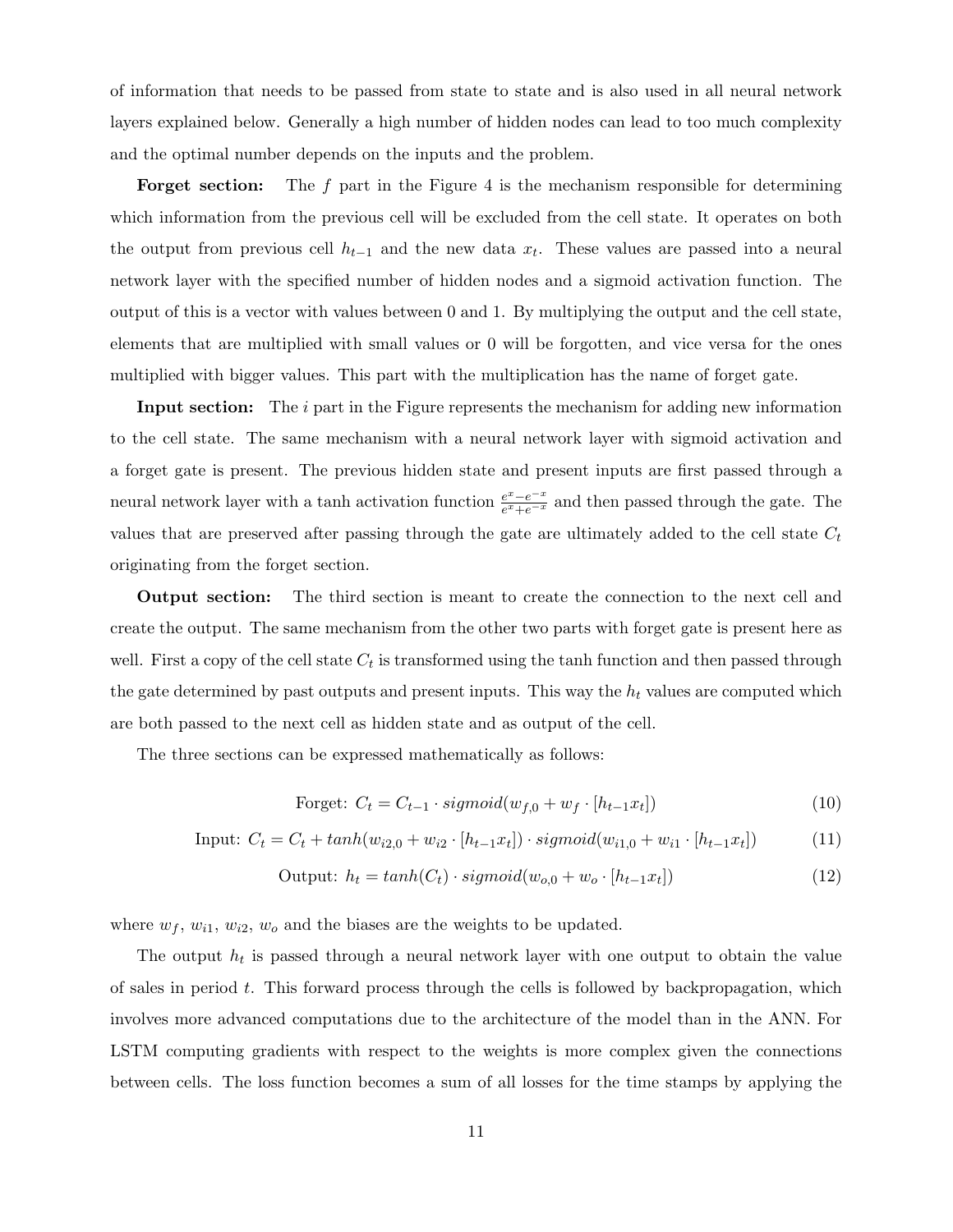Chain Rule and summing the gradients as follows:

$$
\frac{\partial Error}{\partial w} = \frac{\partial \sum_{t=1}^{n} Error_t}{\partial w} = \sum_{t=1}^{n} \frac{\partial Error_t}{\partial w}
$$
(13)

With each gradient of the error containing information from other cells. All weights are updated according to the gradients and the Adam optimization algorithm. Adam is chosen because of the high number of weights to be updated and it being an efficient optimizer used for Deep Learning applications (Kingma  $\&$  Ba, 2014). The main idea behind the algorithm is storing a bias corrected exponential moving average of both past gradients and squared gradients. Parameters are updated using  $\omega_{t+1} = \omega_t - \frac{\eta}{\sqrt{\hat{v}_t} + \epsilon} \hat{m}_t$ , where  $m_t$  and  $v_t$  are estimates of the mean and of the uncentered variance of the gradients respectively (Ruder, 2016).

The inputs for the implementation of the basic LSTM are the dummies and trend used in the ANN and additional 12 time lags given the yearly seasonality of the data. Moreover, the inputs, output variables and the trend are standardized as it improves the training process and the accuracy. The method is implemented in Matlab using the functions *lstmLayer*, fullyConnectedLayer and regressionLayer. Several hyperparameters need to be specified before training the model. Given the specificity of Deep Learning models, there is no precise theory for setting these and a trial and error method is required. Hence, a grid search based on forecasting the last 12 months is implemented for finding the optimal combination of hyperparameters across all periods. The training algorithm consists of all months up to the last year. Given the connections between different time steps in the LSTM, forecasts are done by inputting all training data combined with the test data. This is done in order to initialise the cell and hidden states before doing the forecasts for the last 12 months. The algorithms for the forecasting implemented in Matlab can be found in Appendix A. Additionally similar to the ANN, the model is trained 20 times and the average MAPE is used.

The grid search results, that can be found in Appendix B showed that a learning rate of 0.05 is the most suitable in all scenarios and given the limited computational capacity it was kept fixed. Hence, the grid search focused on finding the optimal number of hidden nodes and maximum number of epochs. For all three periods it is found that the most optimal combination with consistently good errors across all three is 30 hidden nodes and 90 epochs. These parameters are hence used in both one step and multi-step forecasts for the three periods.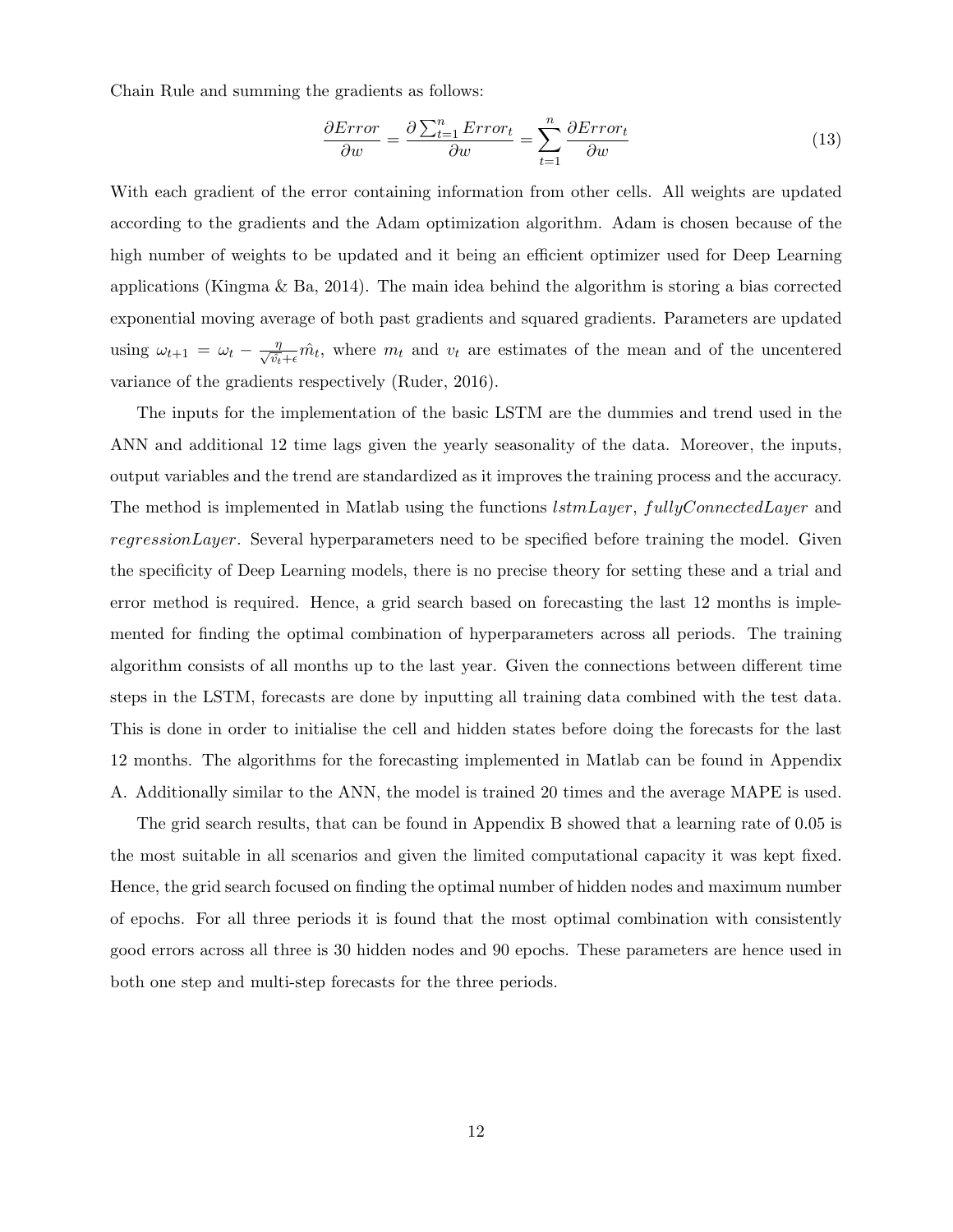#### 4.5 ARIMA-LSTM

This method is based on the idea of combining the econometric and the Machine Learning methods for capturing both linear and non-linear patterns in data. Even though Box-Jenkins ARIMA is highly efficient for linear models, many non-linear patterns are not adequately captured. Given the complexity of the relations that might dictate the patterns in the residuals, it is interesting to test whether the LSTM model can be used to detect the non-linear part of the data. The forecasts are hence produced in the following manner:

$$
\hat{y}_t = \hat{L}_t + \hat{N}_t \text{ for time step t} \tag{14}
$$

where  $\hat{L}_t$  is the forecast of the ARIMA model, representing the linear part, and  $\hat{N}_t$  is the forecast of the ARIMA residuals obtained using the LSTM. The model is a correction of the linear model and the final goal is to improve it significantly as to justify the use of a more complex model as a second step.

The best ARIMA model found for each period and the respective forecasts for one-step and multi-step types are used for the linear part. While for the LSTM, the inputs become the residuals of the ARIMA model, that are standardized. A 12 period lag is not as appropriate as it was for pure LSTM model as most seasonality is explained by the linear model. After multiple trials, a lag of three is determined to be the most suitable. Hence the LSTM is trained on three lags of ARIMA residuals, while keeping the monthly dummies and the trend as features as well. This is done in order to tackle any seasonality or linearity left in the residuals. The hyperparameters of the used LSTM model are the same as in basic application with the exception of the learning rate: 30 nodes, 90 maximum epochs and a learning rate of 0.001 is used. The change is done because the predicted residuals are more accurate when using a smaller initial learning rate based on trials. In general the grid search results in Appendix B for ARIMA-LSTM showed less variation than in the case of the LSTM. The forecasts of the residuals are done in the same way as the forecasts of the sales in the LSTM displayed in Appendix A.

### 5 Results

The results of the research are obtained on a computer with Intel Core i5-7200U CPU running at 2.50 GHz and using an installed memory of 8.00 GB on Microsoft Windows 10.

In general, the implemented methods are accurate in predicting the aggregate retail sales in all three studied periods, with small exceptions and variations. The forecasts can be seen in Figure 5.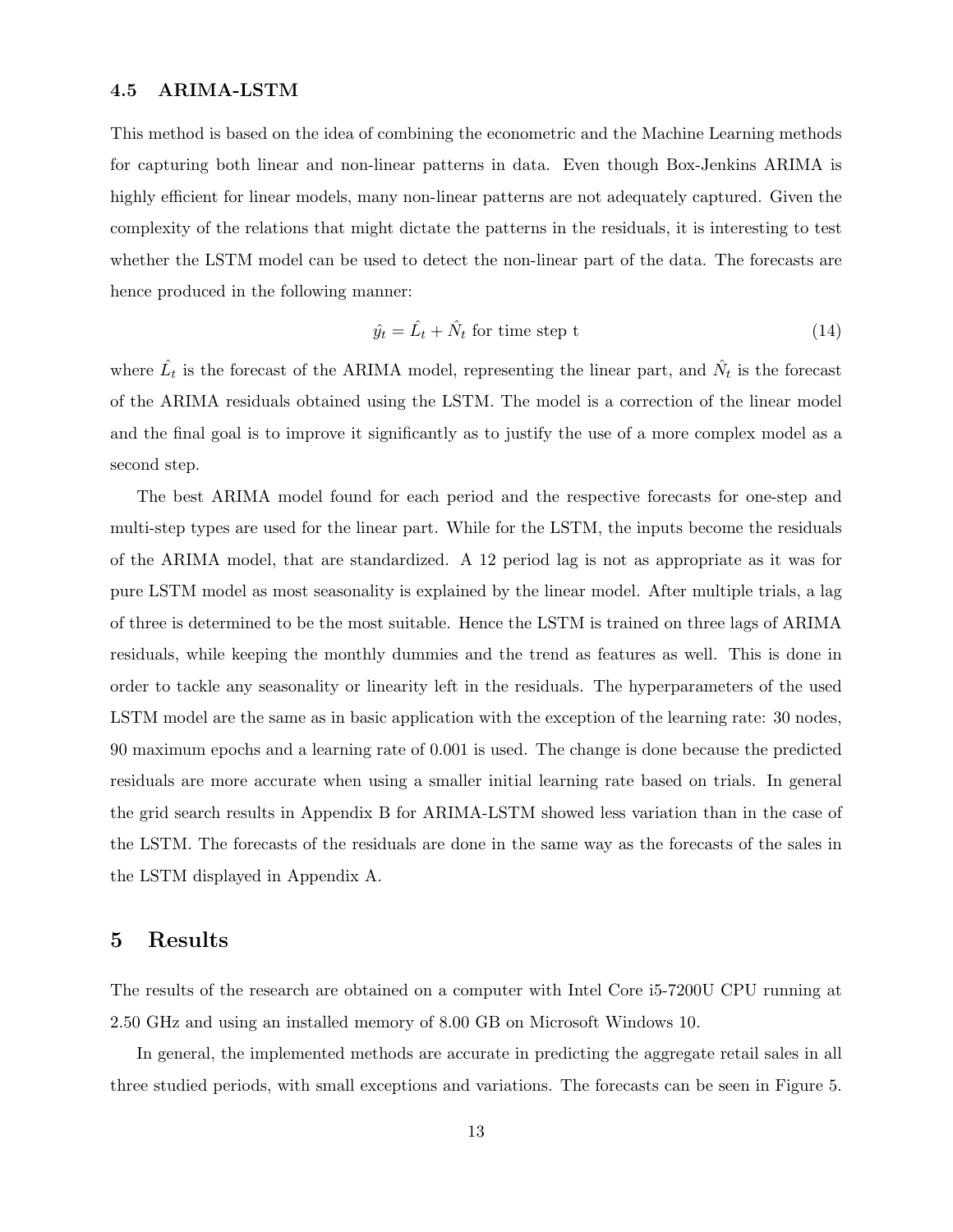

Figure 5: One-step and multi-step ahead forecasts for the three periods (actual: black, ARIMA: blue, Winters: green, Regression: grey, ANN: yellow, LSTM: red, ARIMA-LSTM: purple)

Most methods, especially the econometric models, with the exception of the regression follow accurately the trend and fluctuations for individual months, meaning that the seasonality and trend are incorporated. The Machine Learning methods also result in accurate results, but it can be seen that the LSTM in the first period underestimates the values for most months, which is similar to the ANN in the extended period. Nevertheless, it is most reasonable to compare the statistical errors and the test results to make solid conclusions about the research.

#### 5.1 Comparison of errors

Table 1: Average MAPEs with rankings of the implemented models over all periods

|                                                                 |  |  | ARIMA Winters Regression ANN LSTM ARIMA-LSTM |
|-----------------------------------------------------------------|--|--|----------------------------------------------|
| Tot. Average   1.94 (1) $2.03(3)$ $5.49(6)$ $2.88(5)$ $2.56(4)$ |  |  | 2.00(2)                                      |

Based on the average errors across the three different periods in Table 1 it can be noticed that the ARIMA model, its hybridization using LSTM and the Winters exponential smoothing are the most suitable methods for forecasting the Aggregate Retail Sales. The errors of nearly 2% show that it is possible to get accurate forecasts of aggregate retail sales for both one-step and multi-step ahead predictions into the future. Nonetheless given large variations across the periods, it is most reasonable to look at each separately. Moreover, it can noticed that compared to Alon et al. (2001),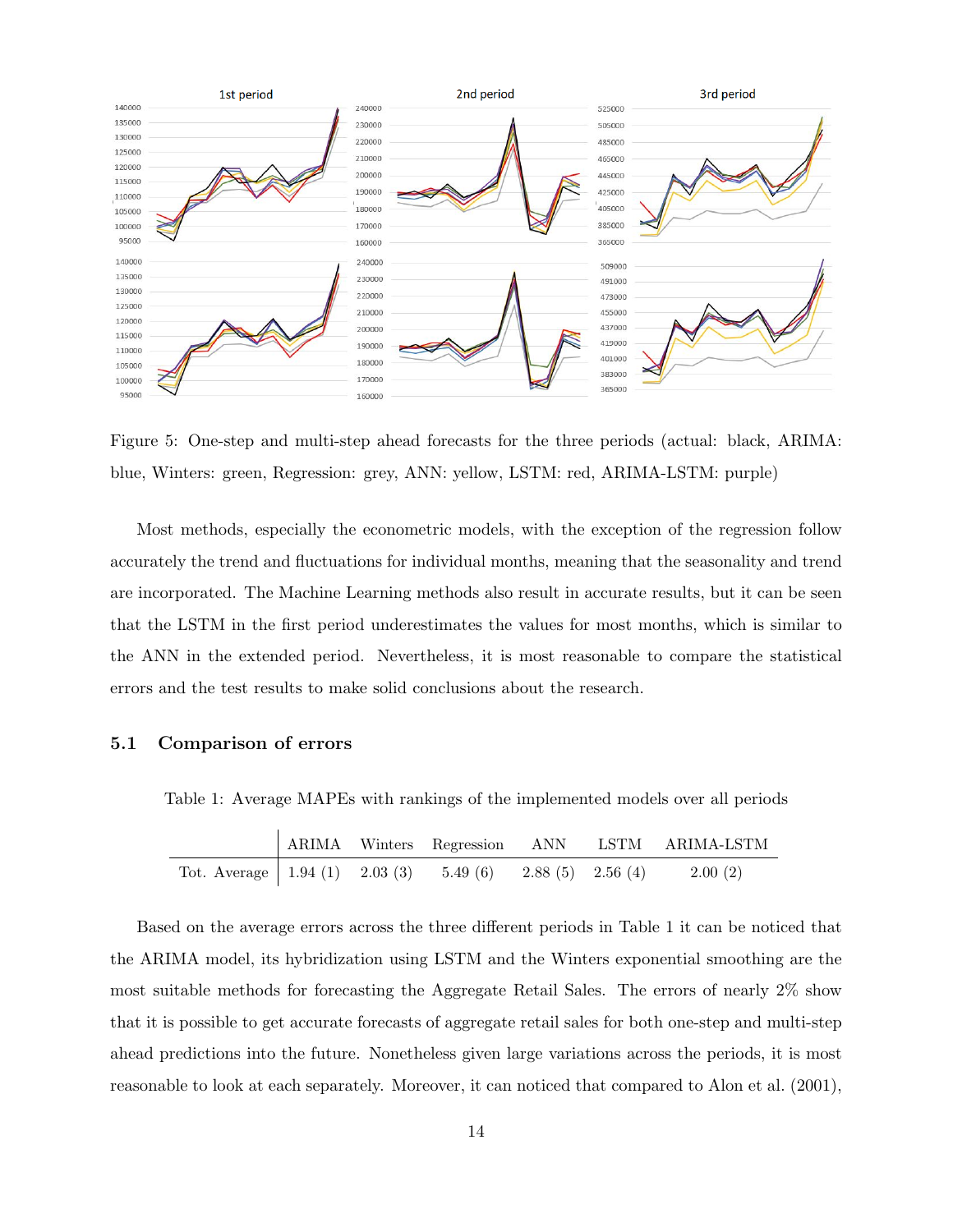the results and rankings for the first four methods hold in general with slightly bigger errors in most cases, which could be explained by different model choices. The biggest divergence from the initial paper is the results of the ANN in the second period, where the authors obtained more satisfactory results. This could be influenced by special data preparation or training choices which are not explained in depth and unfortunately could not be replicated fully.

|             | 1978 -  | 1985    |         | 1986 -  | 1995    |         | $1967 -$ | 2018    |         |
|-------------|---------|---------|---------|---------|---------|---------|----------|---------|---------|
| Methods     | One     | Multi   | Aver.   | One     | Multi   | Aver.   | One      | Multi   | Aver.   |
| ARIMA       | 2.61(3) | 1.81(2) | 2.21(3) | 1.82(1) | 1.79(2) | 1.8(1)  | 1.9(3)   | 1.76(2) | 1.83(3) |
| Winters     | 2.27(2) | 2.03(4) | 2.15(2) | 2.07(3) | 2.37(4) | 2.22(3) | 1.85(2)  | 1.65(1) | 1.75(1) |
| Regression  | 2.99(5) | 3.29(5) | 3.14(5) | 3.59(6) | 4.02(6) | 3.81(6) | 9.46(6)  | 9.63(6) | 9.55(6) |
| <b>ANN</b>  | 1.78(1) | 1.69(1) | 1.73(1) | 2.91(4) | 2.96(5) | 2.94(5) | 3.77(5)  | 4.2(5)  | 3.99(5) |
| <b>LSTM</b> | 3.31(6) | 3.32(6) | 3.32(6) | 2.94(5) | 1.90(3) | 2.42(4) | 2.13(4)  | 1.76(2) | 1.94(4) |
| A-LSTM      | 2.89(4) | 1.87(3) | 2.37(4) | 1.99(2) | 1.64(1) | 1.81(2) | 1.72(1)  | 1.87(4) | 1.79(2) |

Table 2: MAPE results with ranking in the brackets

The **first period** from 1978 to 1985 with a forecast period of the year 1985, is a period generally described by increased macroeconomic volatility in the US. For both one-step and multi-step ahead forecasts, the Artificial Neural Network proposed by Alon et al. (2001) performs the best with an average of 1.73%. This can be explained by the ability of Neural Networks to capture non-linear patterns which are assumed to be higher in this period. Nonetheless, the LSTM model which is built to spot non-linear patterns across time, has the worst performance for the period with an error of 3.32%. Given the LSTM's performance in this period, the ARIMA-LSTM model also fails to improve the forecasts of the ARIMA model .

In general, apart from the multiple regression and LSTM, all methods perform better for the 12 months ahead forecasts. Even if this is encouraging from the point of the practicality of the models, this can also show that the forecasts are negatively influenced by incorporating more observations. This creates doubts about the ability of the studied models to predict sales in years with unexpected trends or economic shocks. Given all these results, it can be concluded that the ANN is the best choice for this period characterized by increased volatility.

For the second period, the rankings are different. As this period had more macroeconomic stability, the econometric models that capture the linear patterns are expected to perform better. Results show that ARIMA and the hybrid model ARIMA-LSTM perform the best for one-step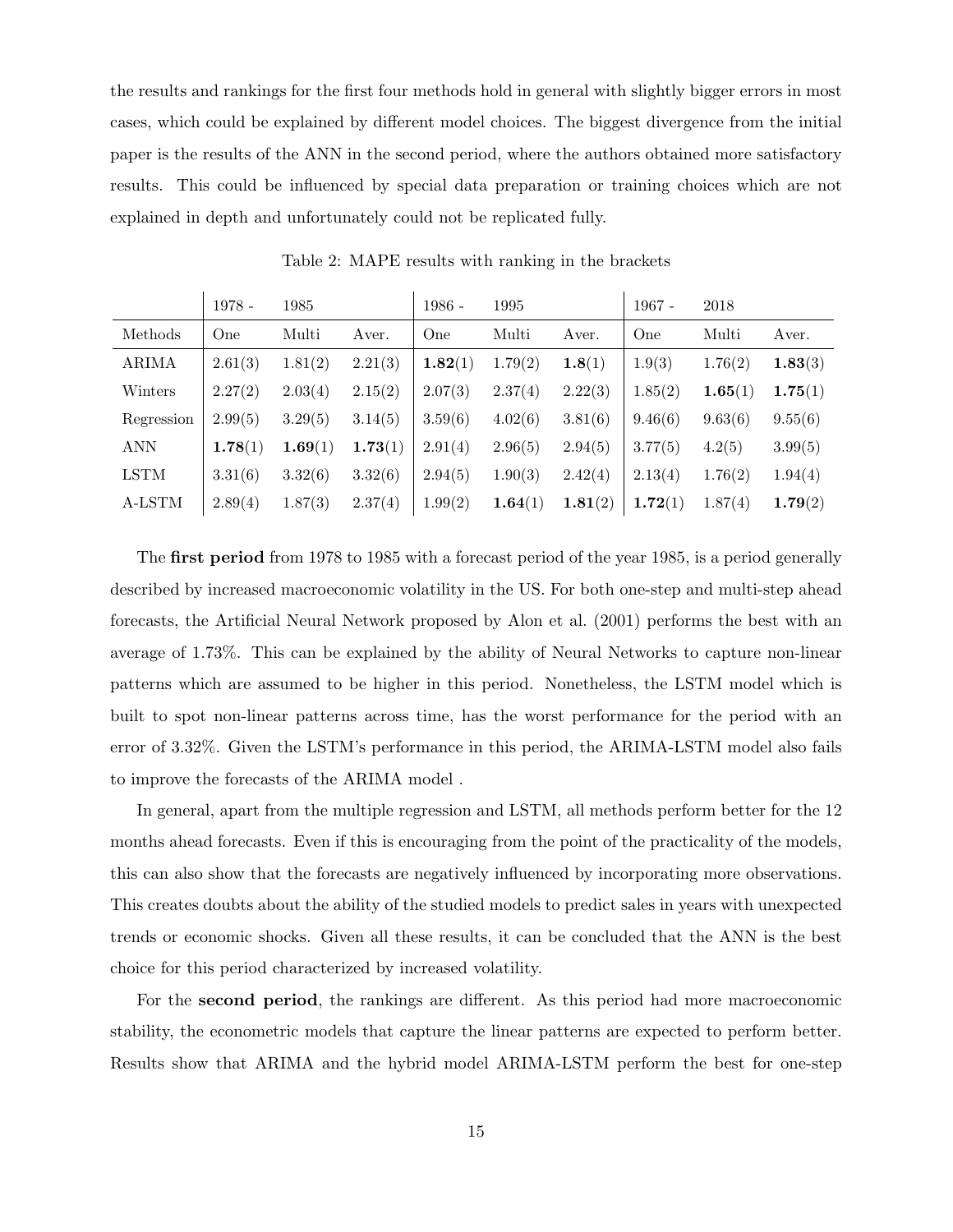ahead forecasts with a MAPE of 1.82% and multi-step ahead forecasts with 1.64% respectively. Nevertheless, the improvements of the hybrid model are marginal and the averages for both models stand at nearly 1.8%. The ANN has a worse performance in this period, but the LSTM has better accuracy especially for the multi-step ahead forecasts making it a rival even for ARIMA. This is contrary to the expectation that the LSTM would fare worse with more linear data.

When comparing one-step and multi-step ahead forecasts, half of the methods fare worse for the multi-step ahead forecasts. An interesting finding is that the LSTM is better both for its initial application and in the hybrid model for the multi-step ahead forecasts. This means that additional information might unnecessarily complicate the model. All in all, in the second period with low volatility, the best model is the linear Box-Jenkins ARIMA model given its high accuracy and its ease of implementation compared to the ARIMA-LSTM which fails to deliver significant improvements.

The third period is by far the longest of the studied covering all years from 1967 to 2018 with a forecasting window of 12 months in the last year. Contrary to the expectations, the ANN performs worse than in the short periods with nearly a  $4\%$  error. But the LSTM has improved results on both techniques. It is only marginally worse than the Winters model with a 1.76 % error in the multi-step ahead forecast. The Box-Jenkins ARIMA model and the Winters model both produce highly accurate predictions with averages of  $1.83\%$  and  $1.75\%$  respectively. The ARIMA-LSTM model only marginally improves the forecast for one-step ahead technique and worsens them for the multi-step, meaning that adding the residuals forecasted by LSTM does not improve accuracy.

In addition to this, it can be noticed that most models are consistent across one and multi-step ahead forecasts. ARIMA, Winters and LSTM all perform better on a multi-step ahead prediction of sales, meaning that these can have provide good practical applications. For this period the econometric models ARIMA and Winters smoothing are the best-performing models given the obtained accuracy and relative implementation ease compared to the Machine Learning techniques, but the low average errors of LSTM and its hybridization also point to satisfactory performance of these models on a longer time span.

#### 5.2 Test results

The results of the Diebold Mariano and Wilcoxon Signed-Rank tests as implemented in Alon et al. (2001) for the multi-step ahead forecasts are discussed below. Comparisons are done for each separate Machine Learning models: Artificial Neural Network (ANN), Long short term memory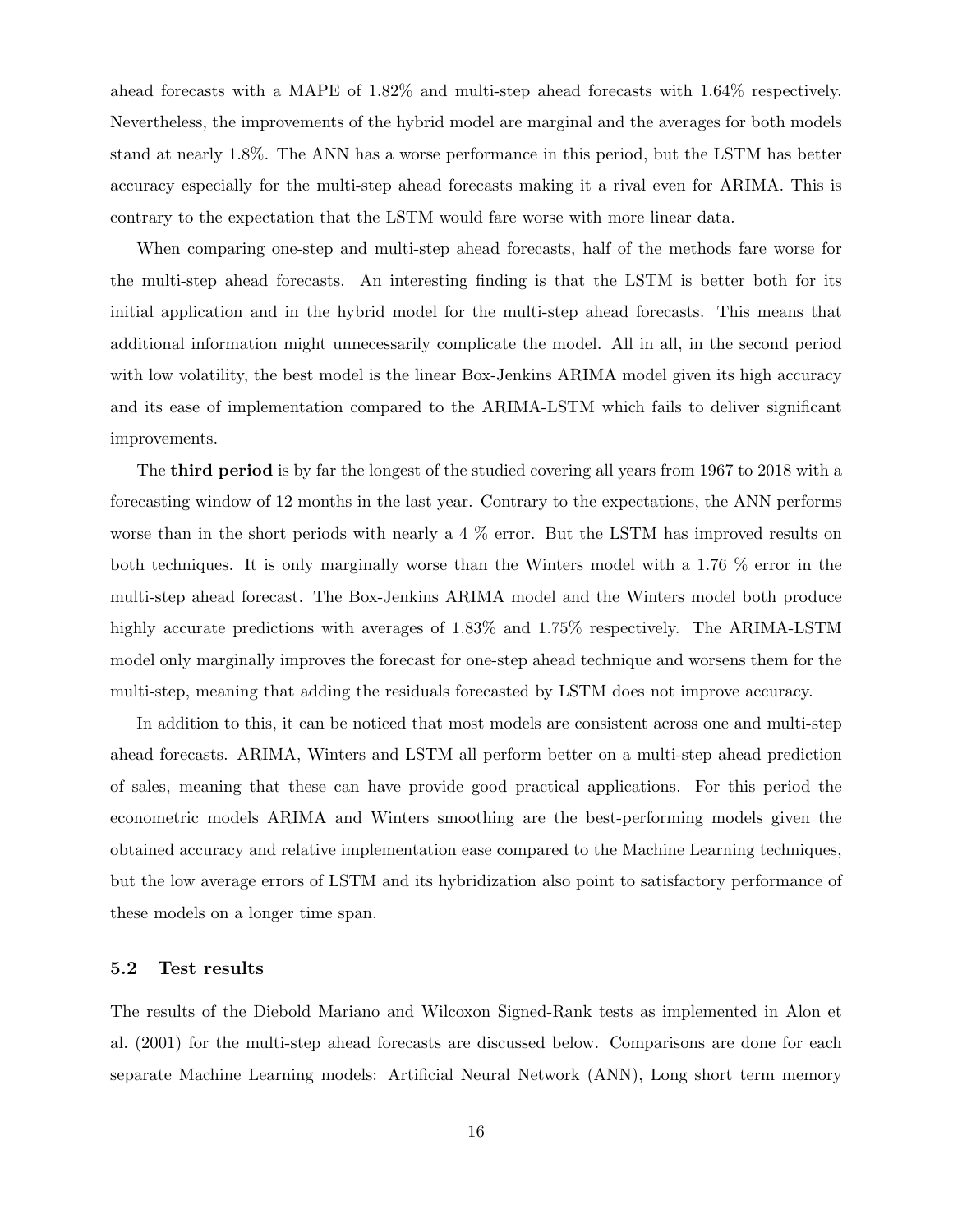|                                             | $1978 - 1985$             |           | 1986 - 1995 |               | 1967 - 2018  |              |
|---------------------------------------------|---------------------------|-----------|-------------|---------------|--------------|--------------|
|                                             | DM                        | SR.       | DM          | SR.           | DM           | SR.          |
| ARIMA vs ANN $\vert$ 0.73(0.23) -1.73(0.04) |                           |           | 0.72(0.24)  | 2.59(0.0)     | $-3.13(0.0)$ | $-3.06(0.0)$ |
| Winters vs ANN                              | $1.45(0.07)$ $-1.26(0.1)$ |           | 1.66(0.05)  | $-0.86(0.19)$ | $-4.31(0.0)$ | $-3.06(0.0)$ |
| Regr. vs ANN                                | 3.09(0.0)                 | 3.06(0.0) | 2.54(0.01)  | 3.06(0.0)     | 5.0(0.0)     | 3.06(0.0)    |

Table 3: Comparisons with the ANN

Table 3 shows that in the first period the ANN significantly outperforms the multiple regression according to both DM and SR tests, also outperforms Winters model according to the DM, yet it is outperformed by ARIMA according to the SR test. The same test results hold in the second period except for the sign of the comparison with ARIMA, which is surprising given its smaller error. In the extended period, both tests show that the ANN predictions are worse than the ARIMA and Winters models, but it is better than the multiple regression forecasts. This is completely in line with the findings from the previous section where the ANN is outperformed by ARIMA and Winters.

Table 4: Comparisons with the LSTM

|                 | $1978 - 1985$ |               | 1986 - 1995   |               | $1967 - 2018$ |            |
|-----------------|---------------|---------------|---------------|---------------|---------------|------------|
|                 | DM            | SR.           | DM            | SR.           | DM            | SR.        |
| ARIMA vs LSTM   | $-1.91(0.03)$ | $-2.04(0.02)$ | $-0.29(0.39)$ | 3.06(0.0)     | 0.45(0.32)    | 0.47(0.32) |
| Winters vs LSTM | $-2.83(0.0)$  | $-1.8(0.04)$  | 1.24(0.11)    | $-0.94(0.17)$ | $-0.49(0.31)$ | 1.18(0.12) |
| Regr. vs LSTM   | 0.4(0.34)     | 2.51(0.01)    | 2.23(0.01)    | 3.06(0.0)     | 5.13(0.0)     | 3.06(0.0)  |
| ANN vs LSTM     | $-3.29(0.0)$  | $-0.94(0.17)$ | $-2.17(0.01)$ | $-0.08(0.47)$ | 3.32(0.0)     | 3.06(0.0)  |

Table 4 displays the results of the comparisons between the initial four methods from Alon et al. (2001) and the LSTM. In the first period, it can be seen that the LSTM is outperformed by ARIMA and Winters model according to both DM and SR, which is in line with the errors. Also DM shows that it is outperformed by ANN, and it only outperforms the regression according to SR. In second period, both DM and SR find that the LSTM outperforms the regression and it outperforms ARIMA according to the SR test. In the last period, both tests shows that when compared to the Regression and the ANN, LSTM outperforms these two models significantly.

Table 5 shows the results for the forecast comparison between all methods and ARIMA-LSTM. In the first period, the DM test shows that the method is outperformed by ARIMA and surpris-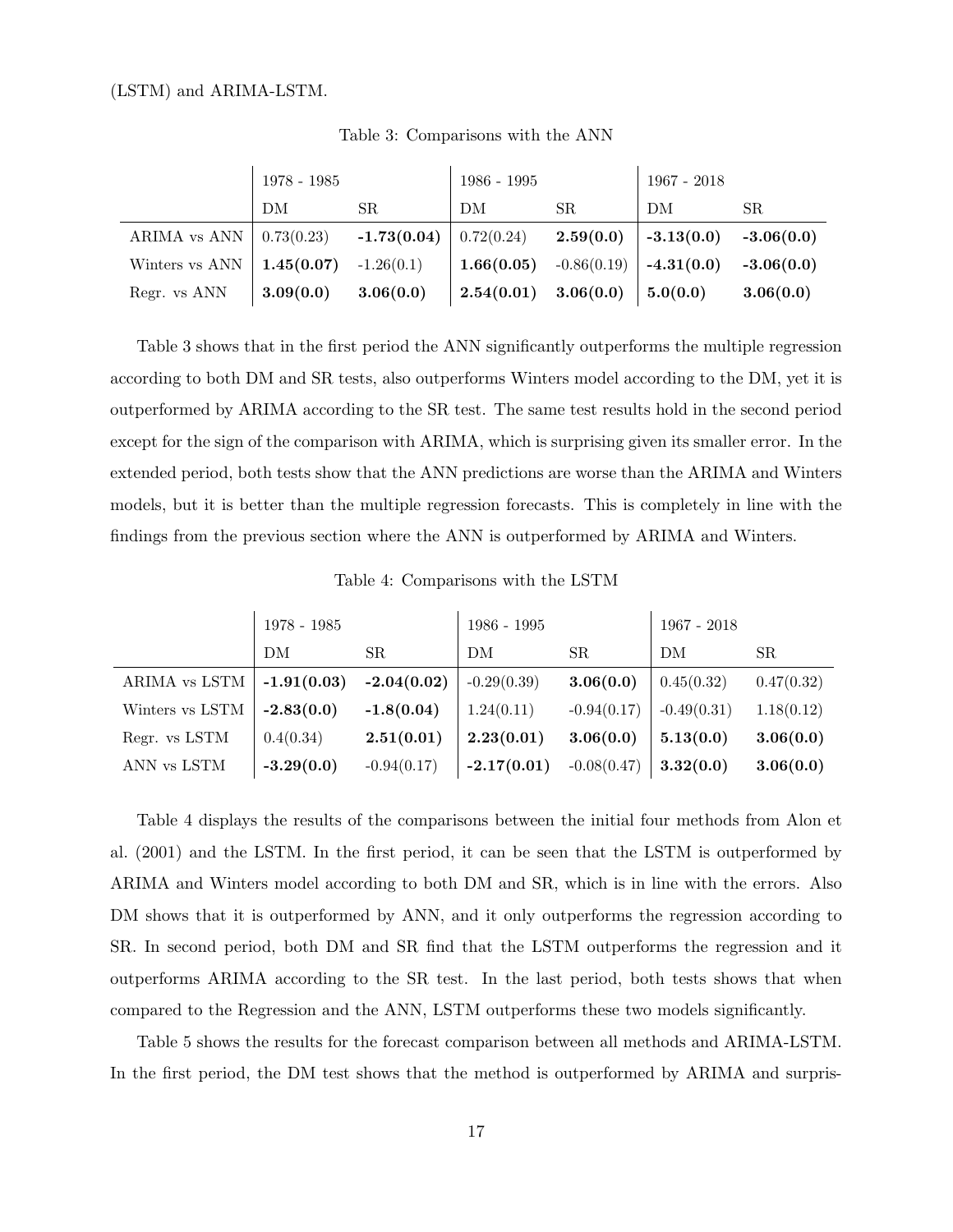|                   | 1978 - 1985   |              | 1986 - 1995   |               | $1967 - 2018$ |            |
|-------------------|---------------|--------------|---------------|---------------|---------------|------------|
|                   | DM            | SR.          | DM            | SR.           | DM            | SR         |
| ARIMA vs A-LSTM   | $-1.4(0.08)$  | 3.06(0.0)    | 0.91(0.18)    | 3.06(0.0)     | 1.27(0.1)     | 1.02(0.15) |
| Winters vs A-LSTM | $-0.32(0.38)$ | 1.8(0.04)    | 1.86(0.03)    | $-1.73(0.04)$ | $-1.02(0.15)$ | 1.96(0.02) |
| Regr. vs A-LSTM   | 1.13(0.13)    | 3.06(0.0)    | 2.65(0.0)     | 3.06(0.0)     | 5.35(0.0)     | 3.06(0.0)  |
| ANN vs A-LSTM     | $-0.8(0.21)$  | 2.12(0.02)   | $-0.27(0.39)$ | $-1.33(0.09)$ | 3.26(0.0)     | 3.06(0.0)  |
| LSTM vs A-LSTM    | $-1.63(0.05)$ | $-2.2(0.01)$ | $-1.31(0.1)$  | 2.04(0.02)    | 0.25(0.4)     | 0.47(0.32) |

Table 5: Comparisons with the ARIMA-LSTM

ingly by the LSTM. The SR test results all show significant relations, with the ARIMA-LSTM being again outperformed only by the LSTM. In the second period, the forecasts of ARIMA-LSTM are significantly better than those of Winters and Regression and worse than those of the LSTM according to the DM. The SR test again shows significant differences across all comparisons with it being outperformed only by the ANN and Winters model contrary to the DM results, that can be explained by the focus of the DM test on the size of the error, while the SR test is focused mostly on the rank. The last period is marked by the key finding that all significant differences show that ARIMA-LSTM outperfoms all models except for insignificant differences with the LSTM.

Based on the results from all the comparisons for all the periods, we can conclude that the tests in large part follow the results from Table 2 of the errors. Hence the majority of the results from this section hold and can be used to discuss the final implications of the research.

## 6 Discussion and conclusion

This research paper had the goal of studying whether two advanced Machine Learning methods LSTM and ARIMA-LSTM outperform the methods used by Alon et al. (2001) for predicting aggregate retail sales in the US in two limited periods of time that are different in terms of macroeconomic conditions. Two additional goals of the research were to identify the best of the two proposed methods and compare the performance of the models on an extended period of 50 years.

To answer the main research question, it can be stated that the LSTM and ARIMA-LSTM methods bring only partial significant improvements in forecasting accuracy. The LSTM has unsatisfactory performance in the first period which is also the shortest and most volatile, but it improves in the second period. Even though differences in errors with the best models were approximately 1-2%, such differences can still have great practical implications. For example in the first period, the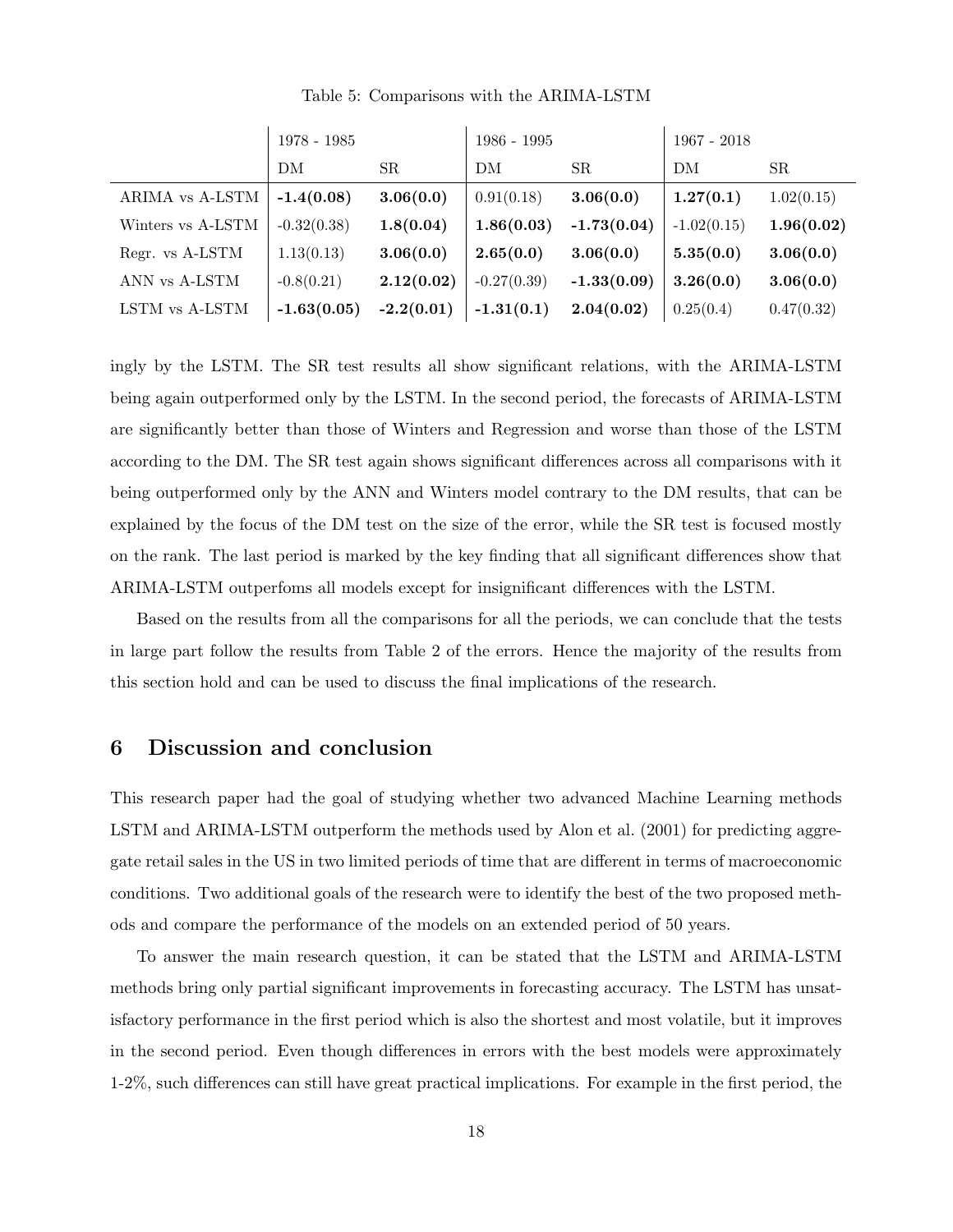small difference of 1.59% between the ANN and LSTM means an additional 20 billion US dollars in incorrect predictions over the prediction year. Such numbers only tend to increase over time as the aggregate sales also increase.

The forecasting accuracy of the ARIMA-LSTM method is better than that of the LSTM in both periods, but this can be explained by the fact that it is based on the forecasts of ARIMA. Hence when comparing the two methods, it can be seen that ARIMA-LSTM only manages to improve the forecasting accuracy of ARIMA in the multi-step ahead forecasts of the second period, but on average it is nearly the same as ARIMA. Overall, using the second step with the LSTM depends on how justified it is. LSTM has a considerably exhaustive model selection in form of grid search or trial and error methods, and a training process which can be very computationally difficult, both depending on the input data. Hence there needs to be a justified trade-off between computational efficiency and forecast improvement, which could not be observed in this research.

Regarding the results of the extended period of time, it can be said that the econometric methods ARIMA and Winters model only marginally outperform the LSTM techniques. Both results of the errors and of the tests point to LSTM and ARIMA-LSTM being two models which perform the best on longer periods. This might suggest some findings in relation to the data and the model architectures themselves. It seems that the LSTM performs better on larger data sets with less clear non-linear patterns. Similar to the ARIMA and Winters models, they seem to incorporate the trend and seasonal patterns efficiently. The ANN on the other, has an overall unsatisfactory performance in the extended period, but this might be explained by its simple architecture and input features without lags.

All in all, the results point to the fact that econometric models are efficient, robust and accurate models for forecasting time series while models in the field of Machine Learning also provide evidence of good performance but only in certain scenarios as pointed out by Alon et al. (2001). This is also largely in line with the literature that discusses the absence of a consistent conclusion on the performance of Machine Learning techniques. Aggregate retail sales like most economic variables do not incorporate many non-linear aspects or extreme volatility as time series in financial markets or natural sciences. Hence, it is reasonable to conclude that the choice of forecasting method should be based mostly on the data that is studied. Economic data can be tackled efficiently by simple models that are based on incorporating linear patterns, while more complex processes can be analyzed by more advanced methods such as Artificial Neural Networks and Long Short-Term Memory methods.

There are some limitations of this study that have to be taken into account when considering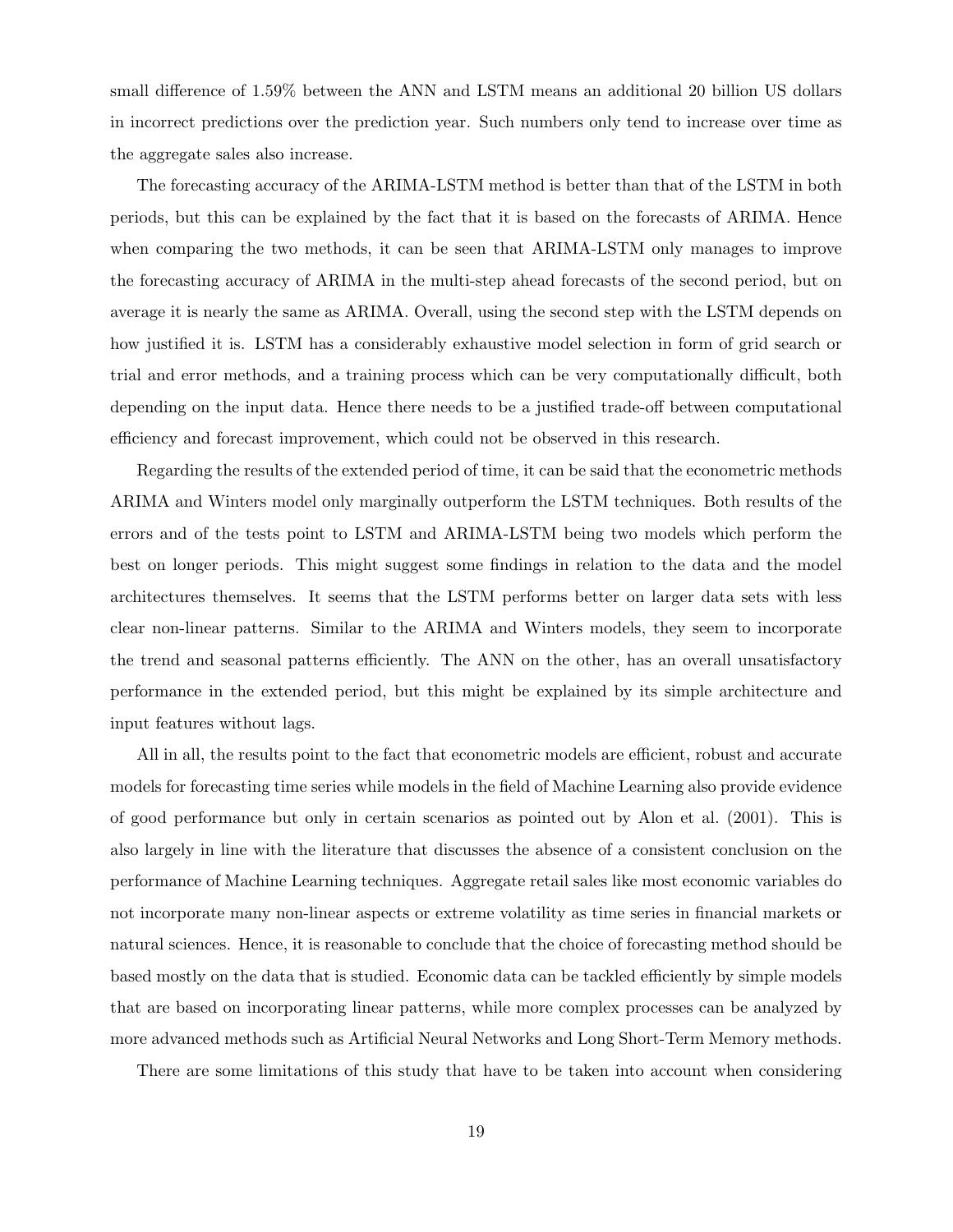the results. Due to the relatively small data sets, it was difficult to make a test sample from a part of the training sample without losing valuable information from the data. Hence all models have been selected by testing them on the forecasting window, which makes the models biased towards those periods of time. The subsequent loss of robustness of the models can be caused by this fact. Moreover, given the limited computational capacity it was not possible to test more variations of the LSTM model. During trials, it was noticed that the training times and computing requirements were highly affected by bigger number of epochs and hidden nodes. It is not excluded that a certain untested combination of hyperparameters could yield better forecasting results.

Furthermore, there are some suggestions that future research of this topic can consider based on the findings of this paper. First, building more robust and consistent models using the LSTM method can be studied by using different data sets or simulated data. Moreover, different preprocessing techniques can be studied. Deseasonalition or data transformations that amplify certain patterns can improve the forecast accuracy of the LSTM method. Finally, more focus can be set on the LSTM architecture itself. Given that many variations of the model such as Gated Recurrent Unit (GRU) exist, it might be interesting to study the performance of these types as well besides the classic LSTM. Trying out different variations also means that different combinations of hyperparameters become possible. Hence, the large number of possibilities makes this field worth exploring and open to different interpretations.

As stated in the introduction, this study was created with the intention of expanding the methodology of forecasting retail sales and economic time series in general. The overview of the methods and the comparison between them will hopefully inspire future researchers in developing new methods or finding the most suitable one. Furthermore, the found insights can be helpful for policymakers and retail businesses with the aim of having accurate forecasts of sales in the short and long-run. The LSTM model like many other Machine Learning techniques is widely used and applied, but until there is a clear theoretical framework, the model selection depends on the choices of the researcher. Hence, attention needs to be set primarily on the scenario that the models are applied to and whether the improvements given the implementation difficulty can be justified.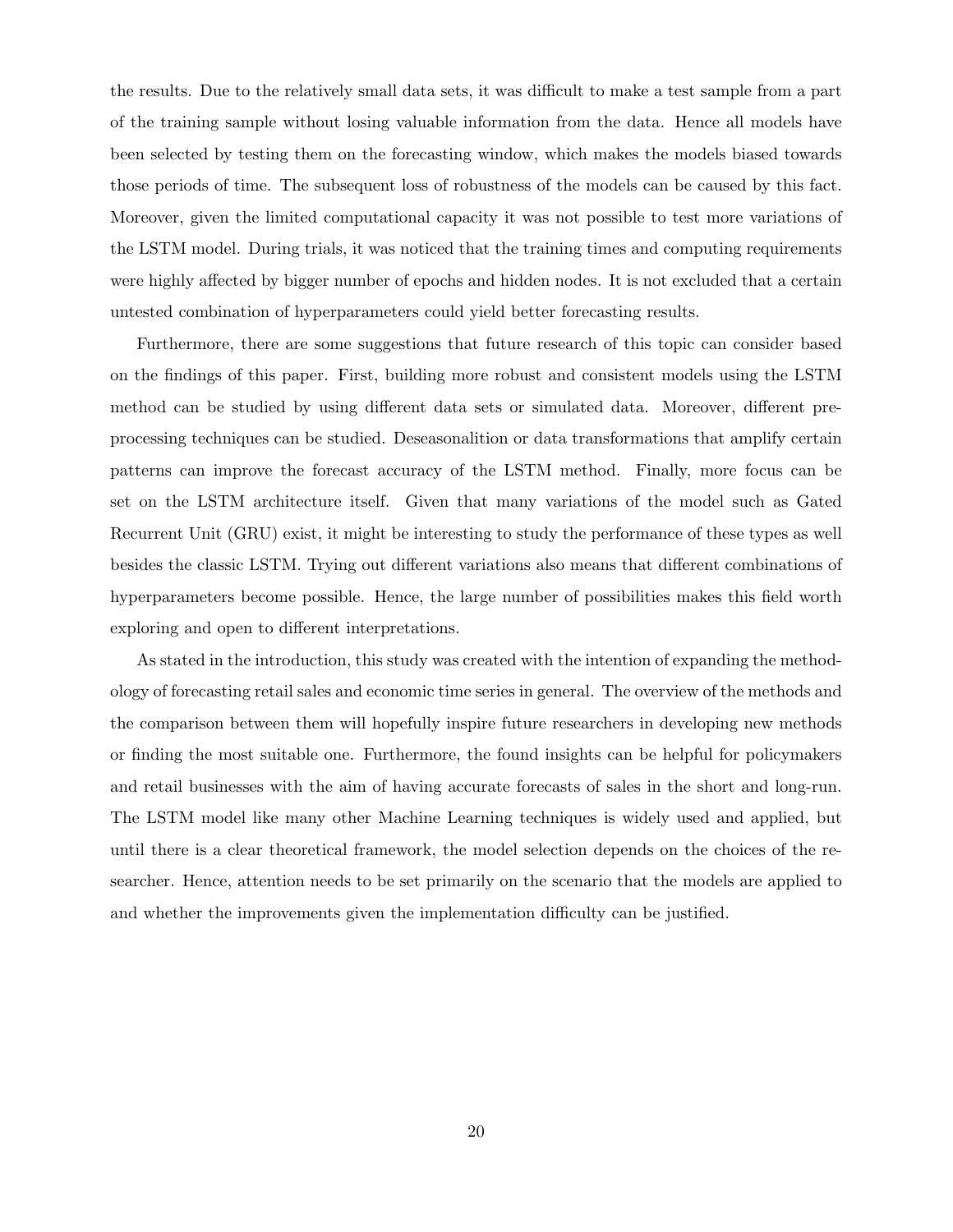# References

- Adhikari, R., & Agrawal, R. (2012). Forecasting strong seasonal time series with artificial neural networks.
- Ahmed, N. K., Atiya, A. F., Gayar, N. E., & El-Shishiny, H. (2010). An empirical comparison of machine learning models for time series forecasting. *Econometric Reviews*, 29(5-6), 594–621.
- Alon, I., Qi, M., & Sadowski, R. J. (2001). Forecasting aggregate retail sales:: a comparison of artificial neural networks and traditional methods. Journal of Retailing and Consumer Services,  $8(3)$ , 147–156.
- Box, G. E., Jenkins, G. M., Reinsel, G. C., & Ljung, G. M. (2015). Time series analysis: forecasting and control. John Wiley & Sons.
- Breuel, T. M. (2015). Benchmarking of LSTM networks. arXiv preprint arXiv:1508.02774.
- Chen, K., Zhou, Y., & Dai, F. (2015). A LSTM-based method for stock returns prediction: A case study of China stock market. In 2015 IEEE international conference on big data (big data) (pp. 2823–2824).
- Choi, H. K. (2018). Stock price correlation coefficient prediction with ARIMA-LSTM hybrid model. arXiv preprint arXiv:1808.01560 .
- Daliakopoulos, I. N., Coulibaly, P., & Tsanis, I. K. (2005). Groundwater level forecasting using artificial neural networks. Journal of Hydrology, 309 (1-4), 229–240.
- Elmasdotter, A., & Nyströmer, C. (2018). A comparative study between LSTM and ARIMA for sales forecasting in retail.
- Feng, X., Li, Q., Zhu, Y., Hou, J., Jin, L., & Wang, J. (2015). Artificial neural networks forecasting of pm2. 5 pollution using air mass trajectory based geographic model and wavelet transformation. Atmospheric Environment, 107, 118-128.
- Fildes, R., Ma, S., & Kolassa, S. (2019). Retail forecasting: Research and practice. International Journal of Forecasting.
- Fisher, M., & Raman, A. (2018). Using data and big data in retailing. Production and Operations Management, 27(9), 1665–1669.
- Franses, P. H., et al. (1998). Time series models for business and economic forecasting. Cambridge university press.
- FRED. (2020, Apr). Value Added by Private Industries: Retail Trade as a Percentage of GDP. FRED. Retrieved from https://fred.stlouisfed.org/series/VAPGDPR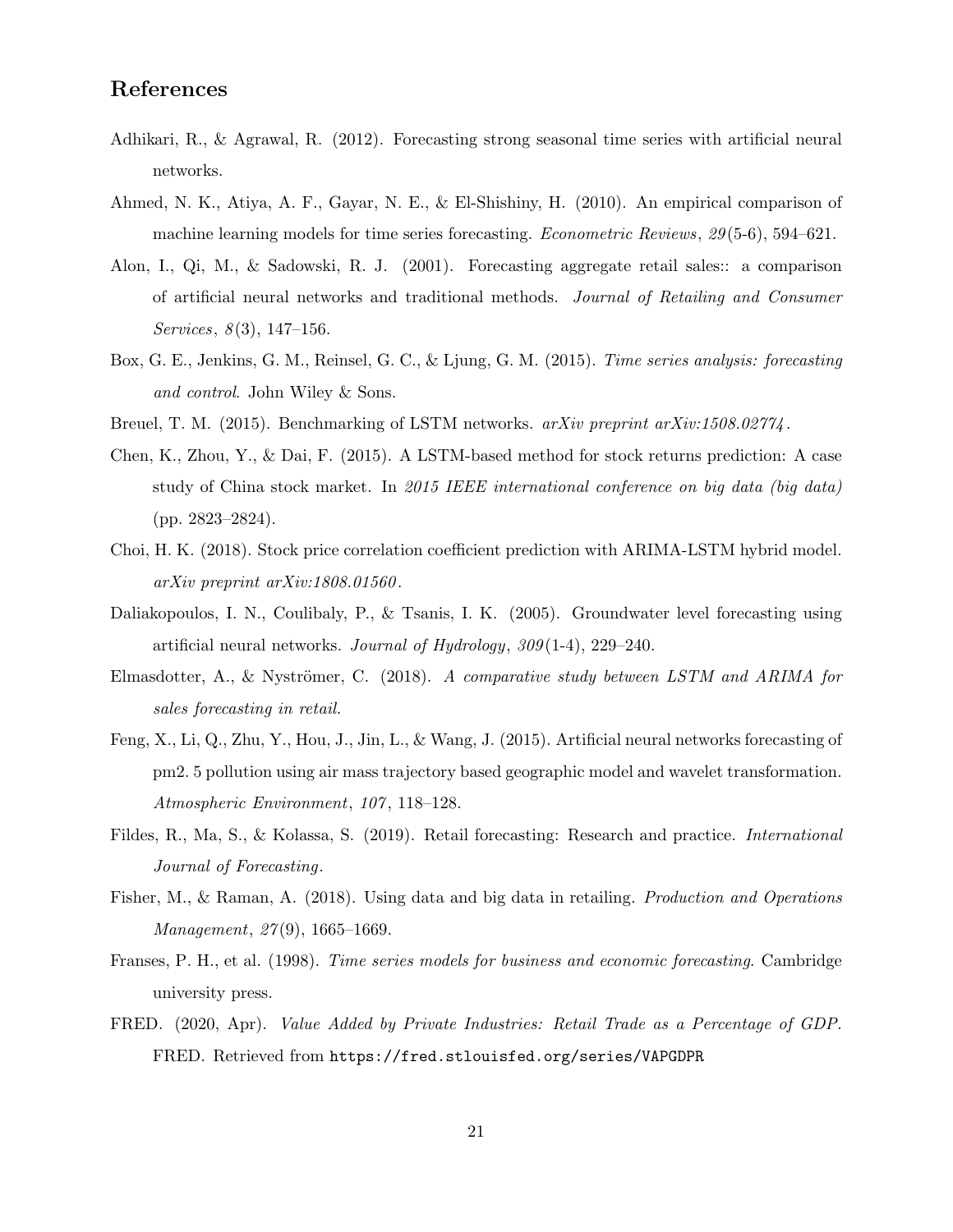- Greff, K., Srivastava, R. K., Koutník, J., Steunebrink, B. R., & Schmidhuber, J. (2016). LSTM: A search space odyssey. IEEE transactions on neural networks and learning systems, 28 (10), 2222–2232.
- Guresen, E., Kayakutlu, G., & Daim, T. U. (2011). Using artificial neural network models in stock market index prediction. Expert Systems with Applications, 38 (8), 10389–10397.
- Hochreiter, S., & Schmidhuber, J. (1997). Long short-term memory. Neural computation,  $g(8)$ , 1735–1780.
- Hsieh, T.-J., Hsiao, H.-F., & Yeh, W.-C. (2011). Forecasting stock markets using wavelet transforms and recurrent neural networks: An integrated system based on artificial bee colony algorithm. Applied soft computing, 11 (2), 2510–2525.
- Jain, A., & Kumar, A. M. (2007). Hybrid neural network models for hydrologic time series forecasting. Applied Soft Computing,  $7(2)$ , 585–592.
- Kermanshahi, B. (1998). Recurrent neural network for forecasting next 10 years loads of nine Japanese utilities. Neurocomputing, 23 (1-3), 125–133.
- Khashei, M., & Bijari, M. (2010). An artificial neural network (p, d, q) model for timeseries forecasting. Expert Systems with applications, 37 (1), 479–489.
- Khashei, M., & Bijari, M. (2011). A novel hybridization of artificial neural networks and ARIMA models for time series forecasting. Applied Soft Computing, 11 (2), 2664–2675.
- Kingma, D. P., & Ba, J. (2014). Adam: A method for stochastic optimization.  $arXiv$  preprint arXiv:1412.6980 .
- Mandal, S., & Prabaharan, N. (2006). Ocean wave forecasting using recurrent neural networks. Ocean engineering, 33 (10), 1401–1410.
- More, A., & Deo, M. (2003). Forecasting wind with neural networks. Marine structures,  $16(1)$ , 35–49.
- Nelson, D. M., Pereira, A. C., & de Oliveira, R. A. (2017). Stock market's price movement prediction with LSTM neural networks. In 2017 International joint conference on neural networks  $(IJCNN)$  (pp. 1419–1426).
- Nguyen, D., & Widrow, B. (1990). Improving the learning speed of 2-layer neural networks by choosing initial values of the adaptive weights. In 1990 IJCNN International Joint Conference on Neural Networks (pp. 21–26).
- Olah, C. (2015). Understanding lstm networks. Retrieved from http://colah.github.io/posts/ 2015-08-Understanding-LSTMs/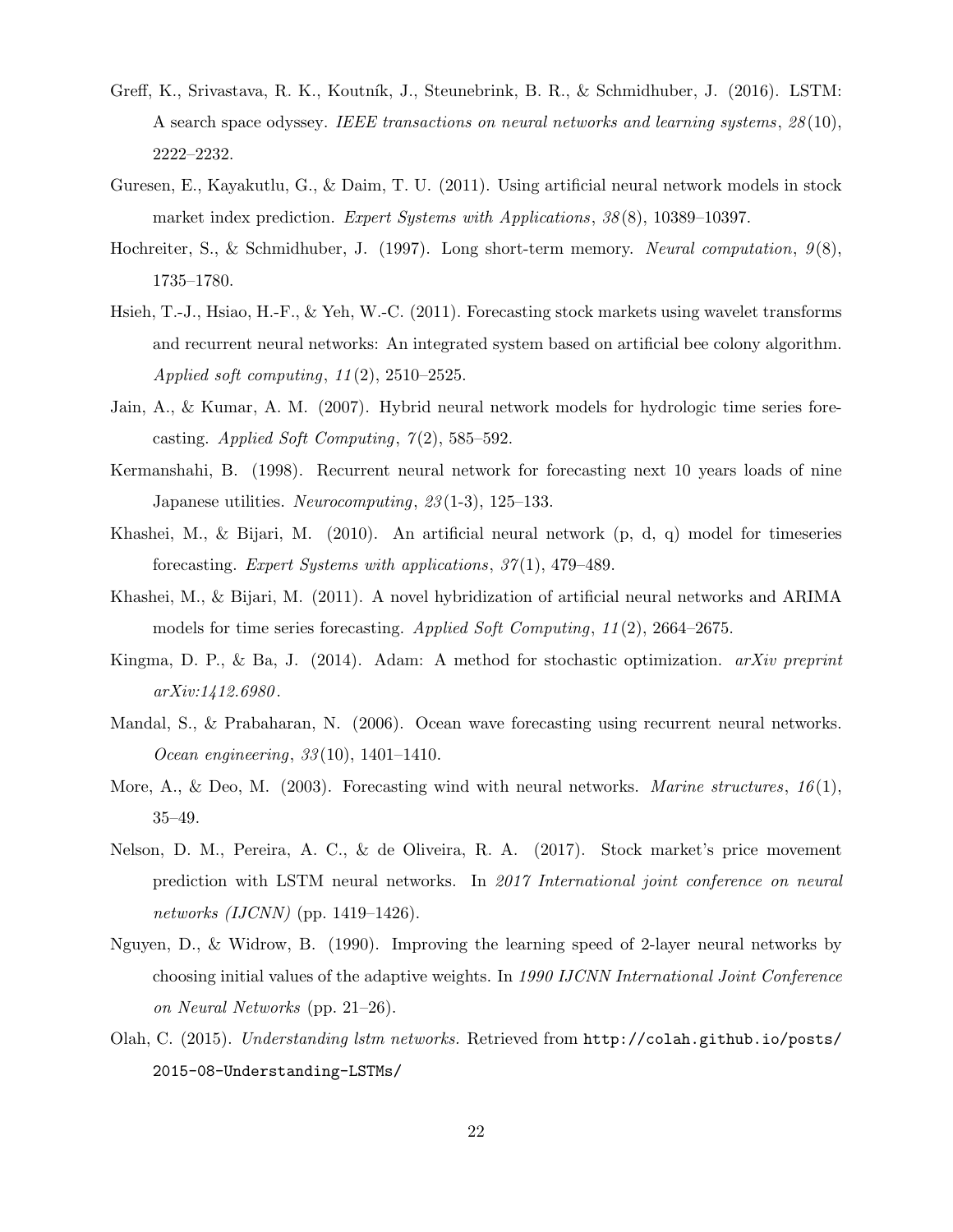- Pai, P.-F., & Lin, C.-S. (2005). A hybrid ARIMA and support vector machines model in stock price forecasting. Omega,  $33(6)$ ,  $497-505$ .
- Pedregosa, F., Varoquaux, G., Gramfort, A., Michel, V., Thirion, B., Grisel, O., . . . Duchesnay, E. (2011). Scikit-learn: Machine Learning in Python. Journal of Machine Learning Research, 12 , 2825–2830.
- Ruder, S. (2016). An overview of gradient descent optimization algorithms.
- Siami-Namini, S., & Namin, A. S. (2018). Forecasting economics and financial time series: ARIMA vs. LSTM. arXiv preprint arXiv:1803.06386 .
- Tkáč, M., & Verner, R. (2016). Artificial neural networks in business: Two decades of research. Applied Soft Computing, 38 , 788–804.
- Tkacz, G. (2001). Neural network forecasting of Canadian GDP growth. International Journal of Forecasting,  $17(1)$ , 57–69.
- Tong, T., Shah, M., Cherukumalli, M., & Moulehiawy, Y. (2018). Investigating Long Short-Term Memory Neural Networks for Financial Time-Series Prediction. Available at SSRN 3175336.
- US Census Bureau. (2020, May). US Census Bureau Retail Trade. Author. Retrieved 5/05/2020, from https://www.census.gov/retail/historic releases.html
- Virtanen, P., Gommers, R., Oliphant, T. E., Haberland, M., Reddy, T., Cournapeau, D., . . . Contributors, S. . . (2020). SciPy 1.0: Fundamental Algorithms for Scientific Computing in Python. Nature Methods, 17 , 261–272. doi: https://doi.org/10.1038/s41592-019-0686-2
- Winters, P. R. (1960). Forecasting sales by exponentially weighted moving averages. Management science,  $6(3)$ , 324-342.
- Yu, Q., Wang, K., Strandhagen, J. O., & Wang, Y. (2017). Application of long short-term memory neural network to sales forecasting in retail—a case study. In International Workshop of Advanced Manufacturing and Automation (pp. 11–17).
- Zhang, G., Patuwo, B. E., & Hu, M. Y. (1998). Forecasting with artificial neural networks: The state of the art. International Journal of Forecasting,  $14(1)$ , 35–62.
- Zhang, G. P. (2003). Time series forecasting using a hybrid ARIMA and neural network model.  $Neurocomputing, 50, 159–175.$
- Zhang, G. P., & Qi, M. (2005). Neural network forecasting for seasonal and trend time series. European Journal of Operational Research,  $160(2)$ , 501–514.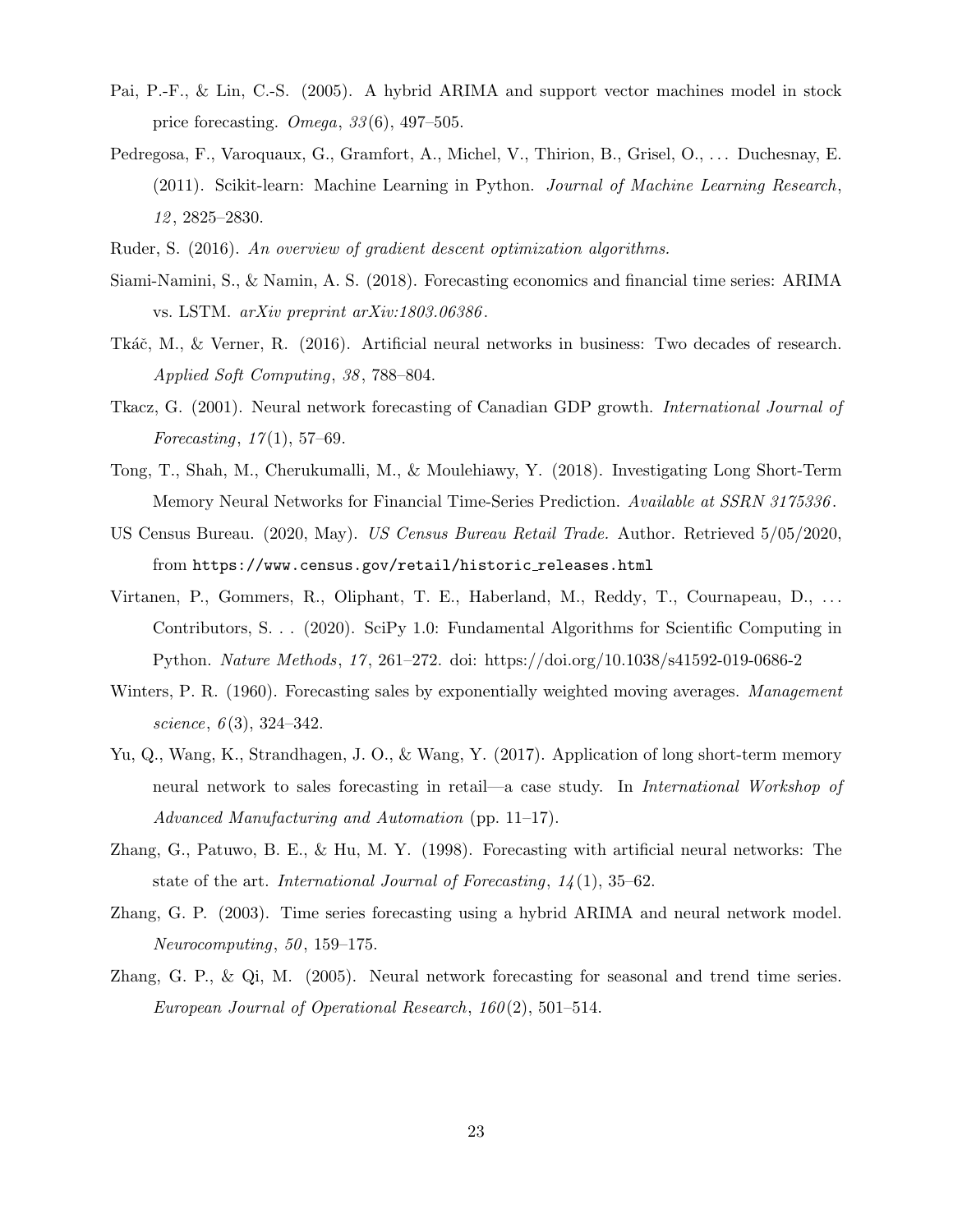# A Algorithms for Machine Learning methods

```
Algorithm 1: Bayesian Regularization with Levenberg Marquadt optimization
  Result: Train neural network efficiently with generalized results
  Initialize weights WB, JJ, JE, ii;
  Initialize N = \text{numObservations}, \gamma = \text{numParameters};if error = 0 then \beta=1;
  else \beta = (N - \gamma)/(2 * error);\alpha = \gamma/(2 * WB * WB);perf = \beta * error + \alpha * WB * WB;
  While stopping criterion = false:
  while True do
      if \mu > \mu_{max} then
          break;
      end
      Compute derivative dX=-(\beta * JJ + ii * (\mu + \alpha))/(\beta * JE + \alpha * WB);WB2 = WB + dX;Compute error2;
      perf2 = \beta * error2 + \alpha * WB2 * WB2;
      if perf2 < perf then
          Update WB = WB2, perf = perf2;
          \mu=\mu * \mu_{dec};if \mu < 1e-20 then
           \mu = 1e-20end
      end
      \mu = \mu * \mu_{inc};end
  Update error, JE, JJ;
  if \mu < \mu_{max} then
     \gamma = N - \alpha * \text{trace}(inv(\beta * JJ + ii * \alpha));end
```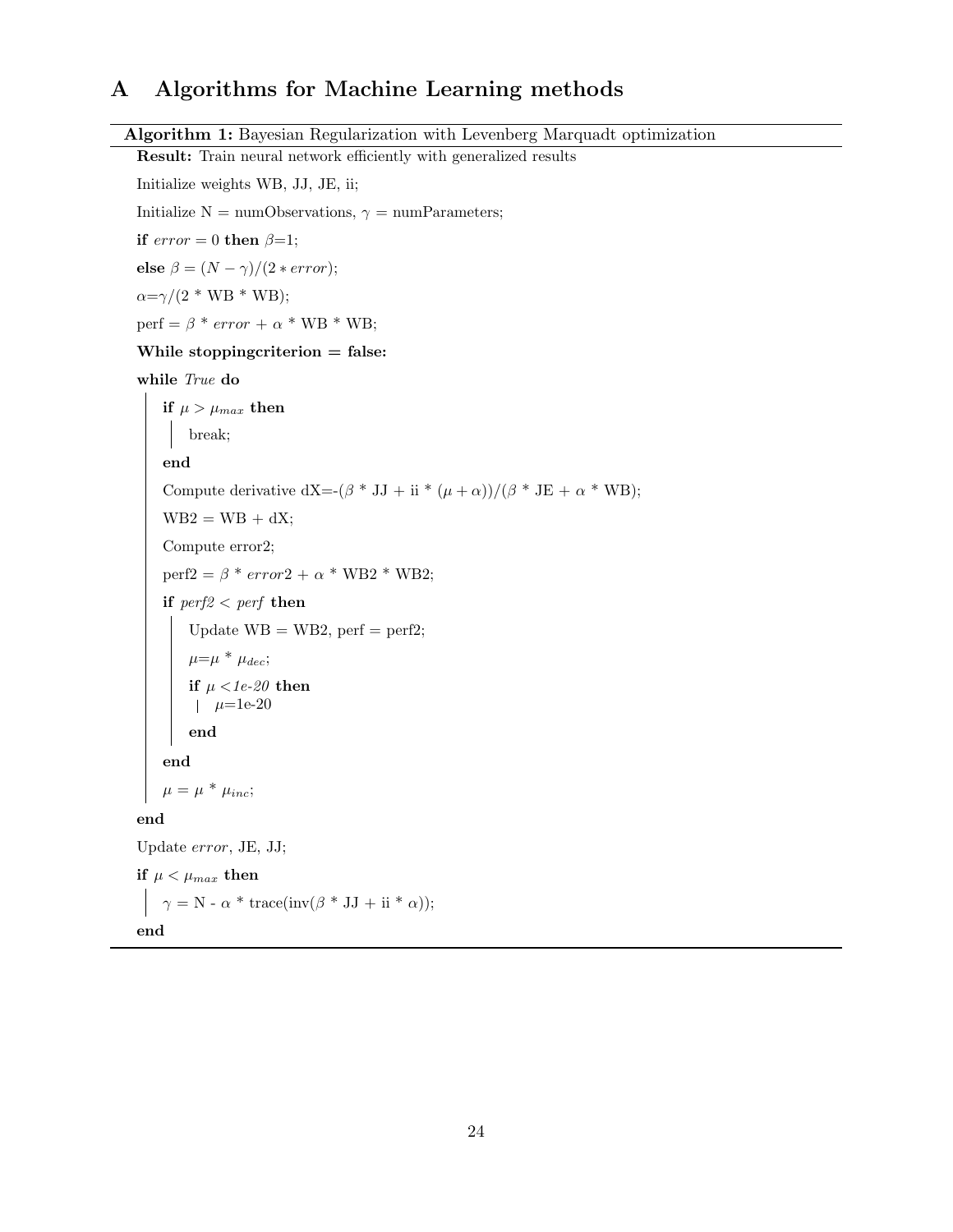#### Algorithm 2: Continuation

```
if WB * WB = 0 then
 \alpha = 1;else \alpha = \gamma/(2 * WB * WB)if error = 0 then
 | \beta = 1;else \beta = (N - \gamma)/(2 * error);perf = \beta * error + \alpha * WB * WB;
```

|  |  | <b>Algorithm 3:</b> ANN implementation - One-step ahead |  |  |
|--|--|---------------------------------------------------------|--|--|
|--|--|---------------------------------------------------------|--|--|

```
Result: Obtain forecasts of next 12 months
create X, Y, YTest variables;
forecasts = empty vector of size 1 \times 12;
for t from 1 upto iterations do
   for p from 0 upto 11 do
       Update XTrain = X(1 \text{ to } (\text{length}(trainingset) + p));Update YTrain = Y(1 \text{ to } (\text{length}(trainingset) + p));Update \; XTest = X(length(trainingset) + p + 1);select ANN architecture;
       Train network using XTrain, YTrain;
       forecasts(p + 1) = forecasts(p + 1) + Predict(network, XTest);end
end
```

```
forecasts = forecasts/iterations;
```

```
Compute MAPE(forecasts, YTest);
```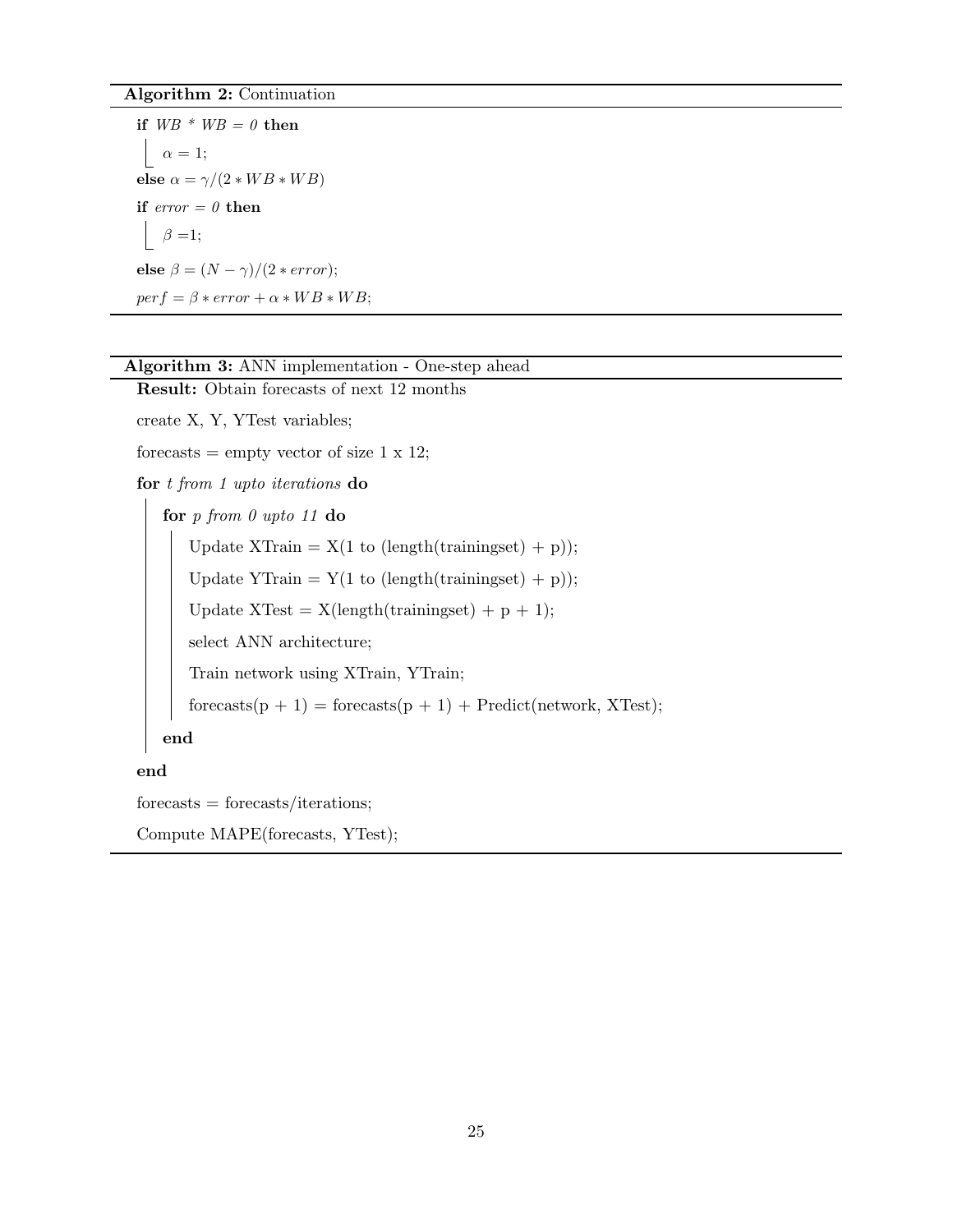#### Algorithm 4: ANN implementation - Multi-step ahead

Result: Obtain forecasts of next 12 months

create XTrain, YTrain, XTest, YTest variables;

forecasts  $=$  empty vector of size 1 x 12;

for t from 1 upto iterations do

select ANN architecture;

Train network using XTrain, YTrain;

 $forecasts = forecasts + Predict(network, XTest);$ 

end

 $forecasts = forecasts/iterations;$ 

Compute MAPE(forecasts, YTest);

#### Algorithm 5: LSTM implementation - One-step ahead

Result: Obtain forecasts of next 12 months

standardize data;

create lagged variables;

create X, Y, YTest variables;

select architecture of the LSTM model;

forecasts  $=$  empty vector of size 1 x 12;

for  $p$  from  $0$  upto 11 do

Update XTrain =  $X(1 \text{ to } (\text{length}(trainingset) + p));$ 

Update YTrain =  $Y(1 \text{ to } (\text{length}(trainingset) + p));$ 

Update  $XTest = X((length(trainingset) + p + 1)$  to end);

for t from 1 upto iterations do

Train network using XTrain, YTrain;

YPred = Predict(network, concatenated(XTrain, XTest));

 $forecast = forecast + YPred(length(YTrain) + 1);$ 

end

 $forecasts(p + 1) = forecast/iterations;$ 

#### end

Destandardize forecasts;

Compute MAPE(forecasts, YTest);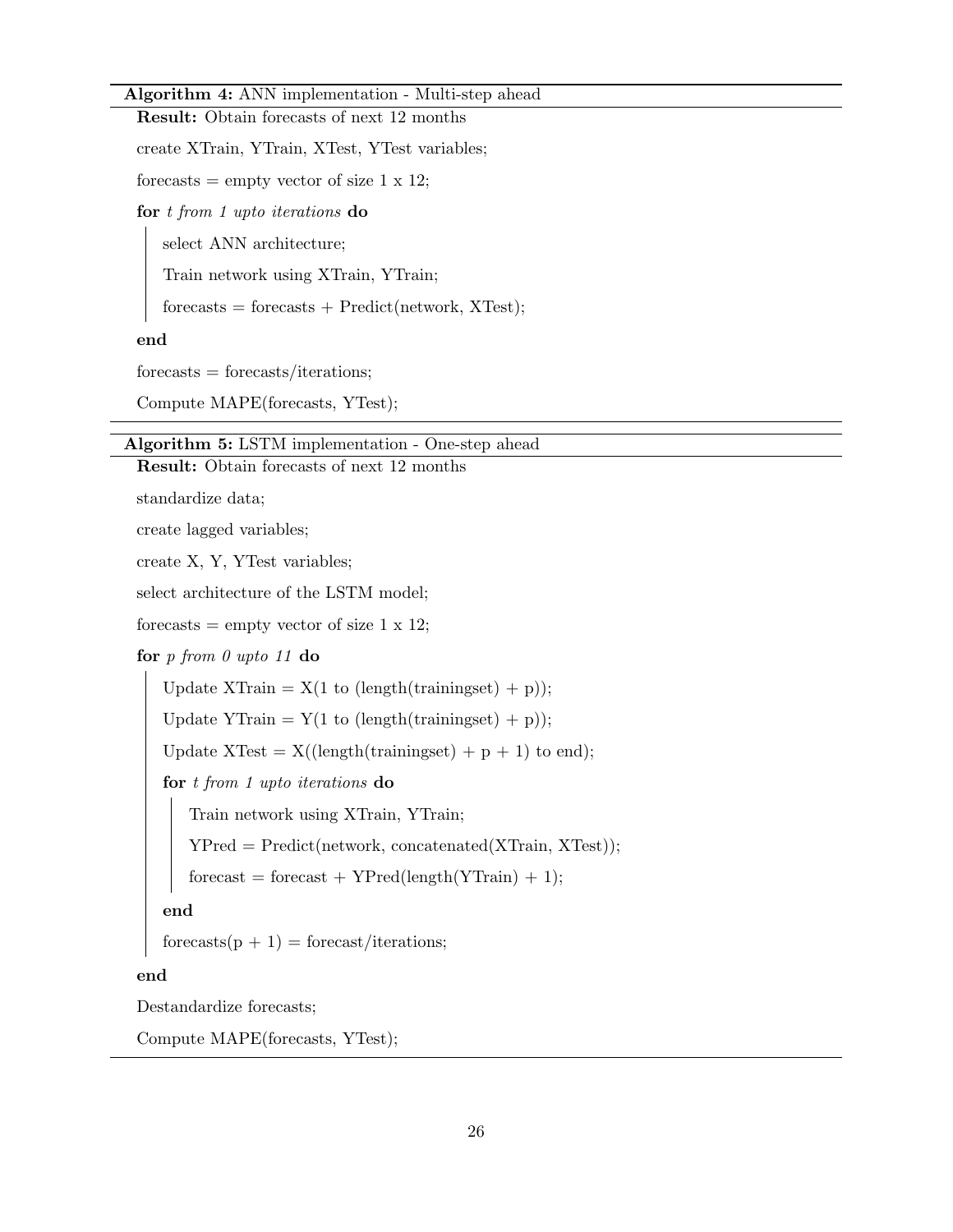```
Algorithm 6: LSTM implementation - Multi-step ahead
 Result: Obtain forecasts of next 12 months
 standardize data;
 create lagged variables;
 create X, Y, XTrain, YTrain, XTest, YTest variables;
 select architecture of the LSTM model;
 forecasts = empty vector of size 1 x 12;
 for t from 1 upto iterations do
     Train network using XTrain, YTrain;
     for p from 0 upto 11 do
        if p>0 then
           Update XTest using forecasts;
        end
        YPred = Predict(network, concatenated(XTrain,XTest));
```

```
\label{eq:1} \text{forecasts}(p\,+\,1) \,=\, \text{forecasts}(p\,+\,1) \,+\, \text{YPred}(\text{length}(\text{trainingset})\,+\,p\,+\,1);
```
end

#### end

 $forecasts = forecasts/iterations;$ Destandardize forecasts; Compute MAPE(forecasts, YTest);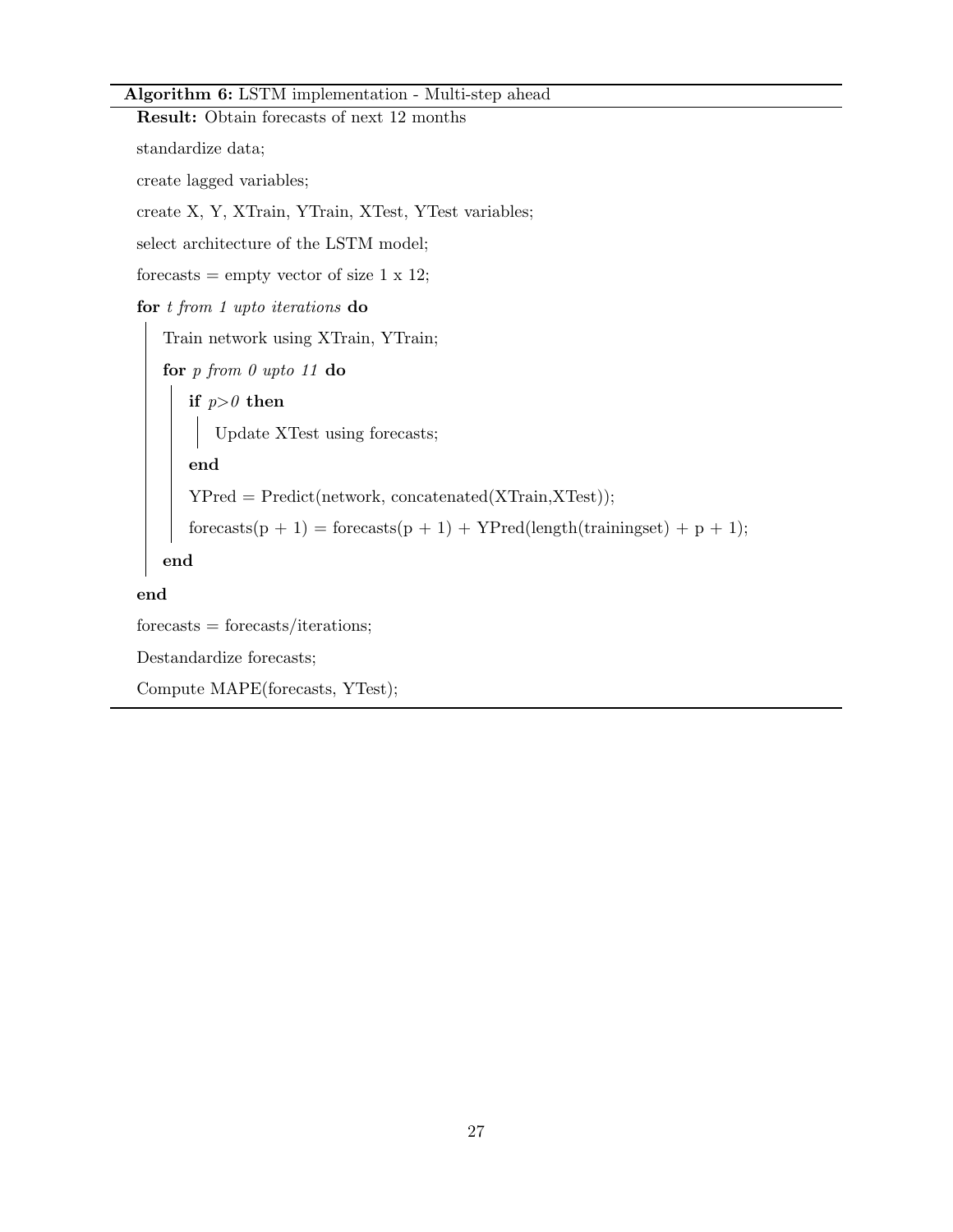# B Grid search results

| Results for first period for LSTM |            |           |             |           |            |           |             |  |  |  |
|-----------------------------------|------------|-----------|-------------|-----------|------------|-----------|-------------|--|--|--|
| Nodes:10                          | epochs:90  | lr:0.005  | MAPE:3.0225 | Nodes:70  | epochs:200 | lr: 0.005 | MAPE:3.1033 |  |  |  |
| Nodes:10                          | epochs:120 | lr:0.005  | MAPE:3.1925 | Nodes:90  | epochs:70  | lr: 0.005 | MAPE:2.9083 |  |  |  |
| Nodes:10                          | epochs:150 | lr: 0.005 | MAPE:3.2512 | Nodes:90  | epochs:90  | lr: 0.005 | MAPE:2.9919 |  |  |  |
| Nodes:10                          | epochs:200 | lr:0.005  | MAPE:3.2347 | Nodes:90  | epochs:120 | lr: 0.005 | MAPE:2.8917 |  |  |  |
| Nodes:20                          | epochs:70  | lr: 0.005 | MAPE:2.8534 | Nodes:90  | epochs:150 | lr: 0.005 | MAPE:2.9002 |  |  |  |
| Nodes:20                          | epochs:90  | lr:0.005  | MAPE:3.0342 | Nodes:90  | epochs:200 | lr: 0.005 | MAPE:3.0701 |  |  |  |
| Nodes:20                          | epochs:120 | lr: 0.005 | MAPE:2.968  | Nodes:120 | epochs:70  | lr: 0.005 | MAPE:3.0219 |  |  |  |
| Nodes:20                          | epochs:150 | lr: 0.005 | MAPE:2.9977 | Nodes:120 | epochs:90  | lr:0.005  | MAPE:2.9371 |  |  |  |
| Nodes:20                          | epochs:200 | lr: 0.005 | MAPE:3.191  | Nodes:120 | epochs:120 | lr: 0.005 | MAPE:3.1018 |  |  |  |
| Nodes:30                          | epochs:70  | lr:0.005  | MAPE:3.2926 | Nodes:120 | epochs:150 | lr: 0.005 | MAPE:2.9476 |  |  |  |
| Nodes:30                          | epochs:90  | lr: 0.005 | MAPE:2.7564 | Nodes:120 | epochs:200 | lr: 0.005 | MAPE:3.1496 |  |  |  |
| Nodes:30                          | epochs:120 | lr:0.005  | MAPE:2.8038 | Nodes:150 | epochs:70  | lr:0.005  | MAPE:3.228  |  |  |  |
| Nodes:30                          | epochs:150 | lr: 0.005 | MAPE:2.889  | Nodes:150 | epochs:90  | lr: 0.005 | MAPE:2.8666 |  |  |  |
| Nodes:30                          | epochs:200 | lr:0.005  | MAPE:3.1005 | Nodes:150 | epochs:120 | lr: 0.005 | MAPE:2.8918 |  |  |  |
| Nodes:50                          | epochs:70  | lr:0.005  | MAPE:2.8407 | Nodes:150 | epochs:150 | lr: 0.005 | MAPE:2.9939 |  |  |  |
| Nodes:50                          | epochs:90  | lr:0.005  | MAPE:2.8523 | Nodes:150 | epochs:200 | lr:0.005  | MAPE:3.1197 |  |  |  |
| Nodes:50                          | epochs:120 | lr:0.005  | MAPE:2.8811 | Nodes:200 | epochs:70  | lr: 0.005 | MAPE:3.1242 |  |  |  |
| Nodes:50                          | epochs:150 | lr: 0.005 | MAPE:2.9039 | Nodes:200 | epochs:90  | lr: 0.005 | MAPE:3.0316 |  |  |  |
| Nodes:50                          | epochs:200 | lr:0.005  | MAPE:3.064  | Nodes:200 | epochs:120 | lr: 0.005 | MAPE:3.2158 |  |  |  |
| Nodes:70                          | epochs:70  | lr: 0.005 | MAPE:2.9669 | Nodes:200 | epochs:150 | lr: 0.005 | MAPE:3.2967 |  |  |  |
| Nodes:70                          | epochs:90  | lr:0.005  | MAPE:2.8858 | Nodes:200 | epochs:200 | lr:0.005  | MAPE:3.1443 |  |  |  |
| Nodes:70                          | epochs:120 | lr: 0.005 | MAPE:2.8742 |           |            |           |             |  |  |  |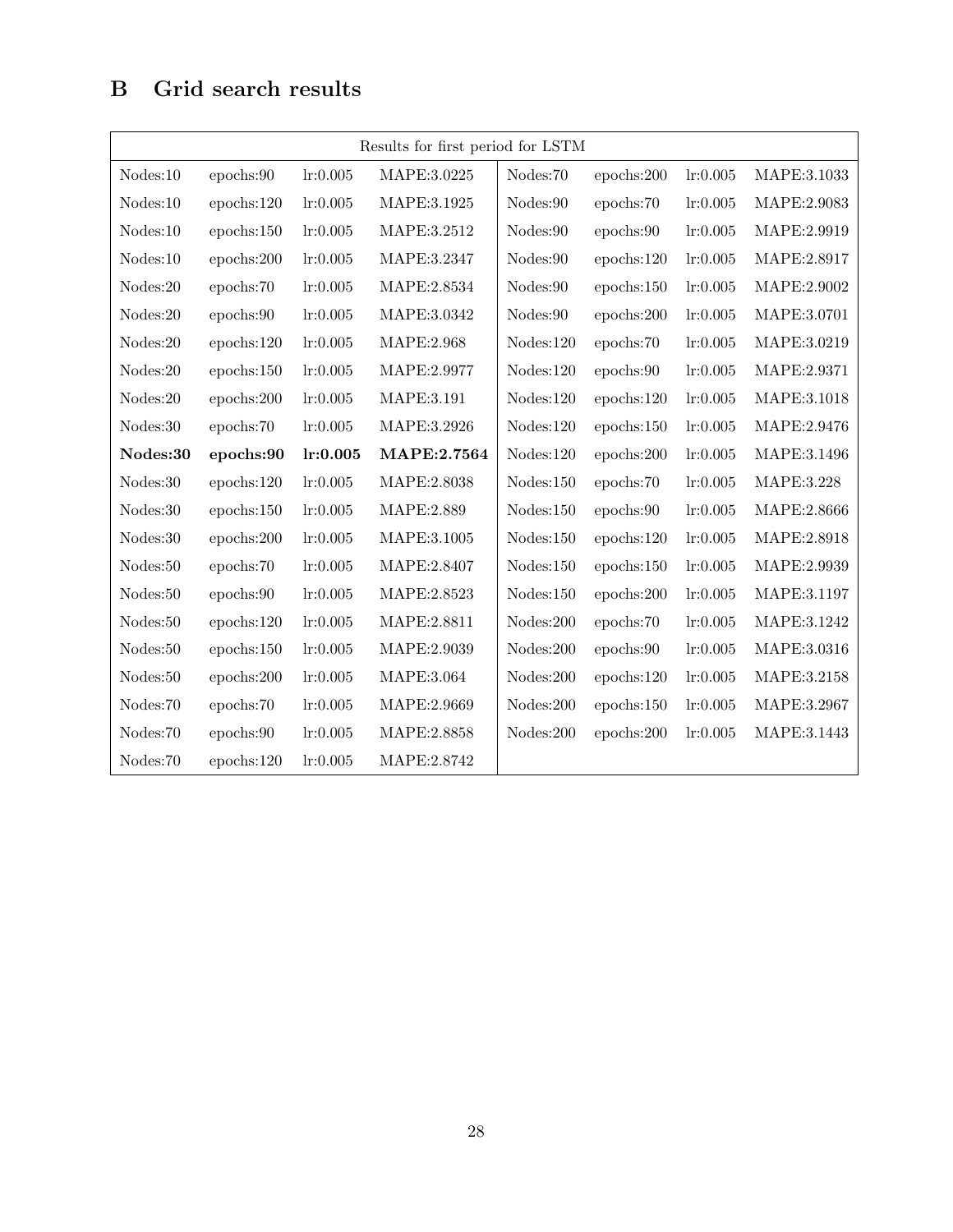| Results for second period for LSTM |            |           |             |                     |            |           |             |  |  |  |
|------------------------------------|------------|-----------|-------------|---------------------|------------|-----------|-------------|--|--|--|
| Nodes:10                           | epochs:70  | lr: 0.005 | MAPE:7.5664 | Nodes:70            | epochs:150 | lr: 0.005 | MAPE:3.5238 |  |  |  |
| Nodes:10                           | epochs:90  | lr:0.005  | MAPE:4.3672 | Nodes:70            | epochs:200 | lr:0.005  | MAPE:3.5042 |  |  |  |
| Nodes:10                           | epochs:120 | lr:0.005  | MAPE:4.0522 | Nodes:90            | epochs:70  | lr:0.005  | MAPE:3.556  |  |  |  |
| Nodes:10                           | epochs:150 | lr: 0.005 | MAPE:4.223  | Nodes:90            | epochs:90  | lr: 0.005 | MAPE:3.6993 |  |  |  |
| Nodes:10                           | epochs:200 | lr:0.005  | MAPE:4.3418 | Nodes:90            | epochs:120 | lr:0.005  | MAPE:3.5786 |  |  |  |
| Nodes:20                           | epochs:70  | lr: 0.005 | MAPE:3.8562 | Nodes:90            | epochs:150 | lr: 0.005 | MAPE:3.3207 |  |  |  |
| Nodes:20                           | epochs:90  | lr:0.005  | MAPE:3.4041 | Nodes:90            | epochs:200 | lr:0.005  | MAPE:3.5524 |  |  |  |
| Nodes:20                           | epochs:120 | lr:0.005  | MAPE:3.2946 | Nodes:120           | epochs:70  | lr:0.005  | MAPE:3.5539 |  |  |  |
| Nodes:20                           | epochs:150 | lr:0.005  | MAPE:3.3189 | Nodes:120           | epochs:90  | lr:0.005  | MAPE:3.6601 |  |  |  |
| Nodes:20                           | epochs:200 | lr: 0.005 | MAPE:3.5408 | $\text{Nodes:} 120$ | epochs:120 | lr: 0.005 | MAPE:3.569  |  |  |  |
| Nodes:30                           | epochs:70  | lr:0.005  | MAPE:3.4711 | Nodes:120           | epochs:150 | lr:0.005  | MAPE:3.6083 |  |  |  |
| Nodes:30                           | epochs:90  | lr: 0.005 | MAPE:3.1707 | Nodes:120           | epochs:200 | lr:0.005  | MAPE:3.4188 |  |  |  |
| Nodes:30                           | epochs:120 | lr: 0.005 | MAPE:3.2091 | Nodes:150           | epochs:70  | lr: 0.005 | MAPE:4.0122 |  |  |  |
| Nodes:30                           | epochs:150 | lr: 0.005 | MAPE:3.4064 | Nodes:150           | epochs:90  | lr:0.005  | MAPE:4.0291 |  |  |  |
| Nodes:30                           | epochs:200 | lr: 0.005 | MAPE:3.585  | Nodes:150           | epochs:120 | lr:0.005  | MAPE:3.9205 |  |  |  |
| Nodes:50                           | epochs:70  | lr:0.005  | MAPE:3.2428 | Nodes:150           | epochs:150 | lr:0.005  | MAPE:3.7386 |  |  |  |
| Nodes:50                           | epochs:90  | lr:0.005  | MAPE:3.3595 | Nodes:150           | epochs:200 | lr: 0.005 | MAPE:3.2702 |  |  |  |
| Nodes:50                           | epochs:120 | lr:0.005  | MAPE:3.6606 | Nodes:200           | epochs:70  | lr:0.005  | MAPE:4.3909 |  |  |  |
| Nodes:50                           | epochs:150 | lr:0.005  | MAPE:3.781  | Nodes:200           | epochs:90  | lr:0.005  | MAPE:4.4493 |  |  |  |
| Nodes:50                           | epochs:200 | lr:0.005  | MAPE:3.5708 | Nodes:200           | epochs:120 | lr:0.005  | MAPE:4.1299 |  |  |  |
| Nodes:70                           | epochs:70  | lr: 0.005 | MAPE:3.3471 | Nodes:200           | epochs:150 | lr:0.005  | MAPE:4.3491 |  |  |  |
| Nodes:70                           | epochs:90  | lr:0.005  | MAPE:3.6525 | Nodes:200           | epochs:200 | lr:0.005  | MAPE:4.2861 |  |  |  |
| Nodes:70                           | epochs:120 | lr: 0.005 | MAPE:3.4751 |                     |            |           |             |  |  |  |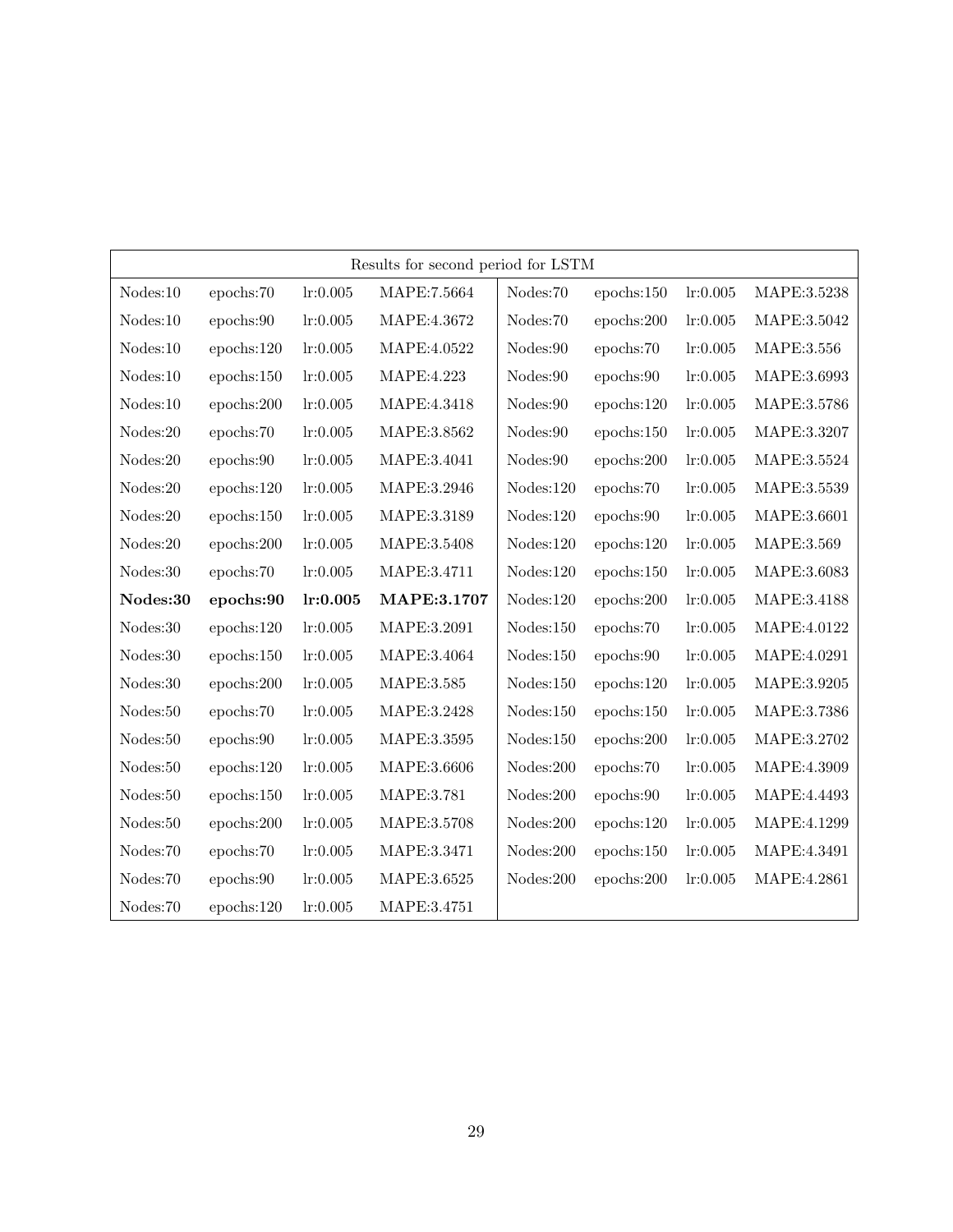|          |            |                       | Results for third period for LSTM |                           |            |           |             |
|----------|------------|-----------------------|-----------------------------------|---------------------------|------------|-----------|-------------|
| Nodes:10 | epochs:70  | lr: 0.005             | MAPE:13.0638                      | Nodes:70                  | epochs:150 | lr: 0.005 | MAPE:6.8869 |
| Nodes:10 | epochs:90  | lr: 0.005             | MAPE:10.5843                      | Nodes:70                  | epochs:200 | lr: 0.005 | MAPE:7.1865 |
| Nodes:10 | epochs:120 | lr: 0.005             | MAPE:12.2822                      | Nodes:90                  | epochs:70  | lr:0.005  | MAPE: 6.92  |
| Nodes:10 | epochs:150 | lr: 0.005             | MAPE:10.2581                      | Nodes:90                  | epochs:90  | lr:0.005  | MAPE:5.972  |
| Nodes:10 | epochs:200 | lr: 0.005             | MAPE:7.8569                       | Nodes:90                  | epochs:120 | lr: 0.005 | MAPE:6.8478 |
| Nodes:20 | epochs:70  | lr: 0.005             | MAPE:6.8477                       | Nodes:90                  | epochs:150 | lr:0.005  | MAPE:7.7013 |
| Nodes:20 | epochs:90  | lr: 0.005             | MAPE:5.8401                       | Nodes:90                  | epochs:200 | lr: 0.005 | MAPE:7.5976 |
| Nodes:20 | epochs:120 | lr: 0.005             | MAPE:4.4406                       | Nodes:120                 | epochs:70  | lr:0.005  | MAPE:6.1938 |
| Nodes:20 | epochs:150 | lr:0.005              | MAPE:4.8645                       | Nodes:120                 | epochs:90  | lr:0.005  | MAPE:7.5656 |
| Nodes:20 | epochs:200 | $\mathrm{lr}{:}0.005$ | MAPE:5.6452                       | Nodes:120                 | epochs:120 | lr:0.005  | MAPE:6.8945 |
| Nodes:30 | epochs:70  | lr: 0.005             | MAPE:5.2488                       | Nodes:120                 | epochs:150 | lr: 0.005 | MAPE:7.1839 |
| Nodes:30 | epochs:90  | lr: 0.005             | MAPE:4.7355                       | Nodes:120                 | epochs:200 | lr: 0.005 | MAPE:6.0006 |
| Nodes:30 | epochs:120 | lr: 0.005             | MAPE:6.1051                       | Nodes:150                 | epochs:70  | lr: 0.005 | MAPE:5.4432 |
| Nodes:30 | epochs:150 | lr: 0.005             | MAPE:5.2965                       | Nodes:150                 | epochs:90  | lr: 0.005 | MAPE:4.8576 |
| Nodes:30 | epochs:200 | lr: 0.005             | MAPE:5.7807                       | Nodes:150                 | epochs:120 | lr: 0.005 | MAPE:6.7819 |
| Nodes:50 | epochs:70  | lr: 0.005             | MAPE:6.0295                       | $\text{Nodes:}\text{150}$ | epochs:150 | lr: 0.005 | MAPE:7.1331 |
| Nodes:50 | epochs:90  | lr: 0.005             | MAPE:6.452                        | Nodes:150                 | epochs:200 | lr: 0.005 | MAPE:5.5175 |
| Nodes:50 | epochs:120 | $\mathrm{lr}{:}0.005$ | MAPE:6.7448                       | Nodes:200                 | epochs:70  | lr: 0.005 | MAPE:5.8016 |
| Nodes:50 | epochs:150 | lr: 0.005             | MAPE:7.2192                       | Nodes:200                 | epochs:90  | lr:0.005  | MAPE:6.6565 |
| Nodes:50 | epochs:200 | lr:0.005              | MAPE:6.0644                       | Nodes:200                 | epochs:120 | lr: 0.005 | MAPE:7.214  |
| Nodes:70 | epochs:70  | lr: 0.005             | MAPE:6.2617                       | Nodes:200                 | epochs:150 | lr:0.005  | MAPE:6.6908 |
| Nodes:70 | epochs:90  | lr:0.005              | MAPE:5.7472                       | Nodes:200                 | epochs:200 | lr:0.005  | MAPE:6.2051 |
| Nodes:70 | epochs:120 | lr: 0.005             | MAPE:6.6726                       |                           |            |           |             |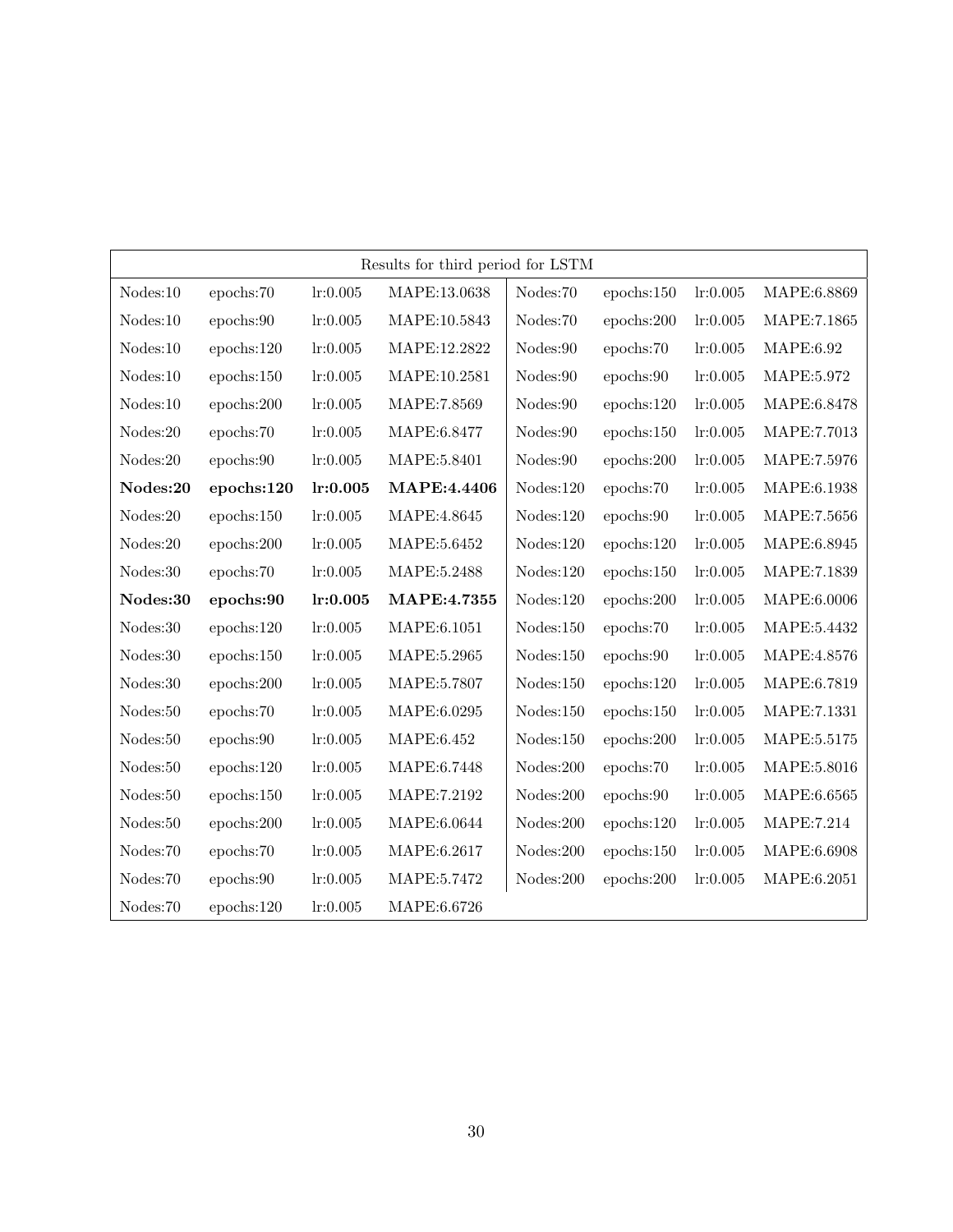|          |            |       |           | Results for first period for ARIMA-LSTM |                     |            |       |       |             |
|----------|------------|-------|-----------|-----------------------------------------|---------------------|------------|-------|-------|-------------|
| Nodes:10 | epochs:70  | $\ln$ | 0.001     | MAPE:1.7447                             | Nodes:70            | epochs:150 | $\ln$ | 0.001 | MAPE:1.7223 |
| Nodes:10 | epochs:90  | $\ln$ | 0.001     | MAPE:1.755                              | Nodes:70            | epochs:200 | $\ln$ | 0.001 | MAPE:1.7455 |
| Nodes:10 | epochs:120 | $\ln$ | $0.001\,$ | MAPE:1.7845                             | Nodes:90            | epochs:70  | $\ln$ | 0.001 | MAPE:1.7148 |
| Nodes:10 | epochs:150 | $\ln$ | 0.001     | MAPE:1.813                              | Nodes:90            | epochs:90  | $\ln$ | 0.001 | MAPE:1.7045 |
| Nodes:10 | epochs:200 | $\ln$ | 0.001     | MAPE:1.8559                             | Nodes:90            | epochs:120 | $\ln$ | 0.001 | MAPE:1.7046 |
| Nodes:20 | epochs:70  | $\ln$ | 0.001     | MAPE:1.7314                             | Nodes:90            | epochs:150 | $\ln$ | 0.001 | MAPE:1.7168 |
| Nodes:20 | epochs:90  | $\ln$ | 0.001     | MAPE:1.7506                             | Nodes:90            | epochs:200 | $\ln$ | 0.001 | MAPE:1.7194 |
| Nodes:20 | epochs:120 | $\ln$ | $0.001\,$ | MAPE:1.7706                             | $\mbox{Nodes:} 120$ | epochs:70  | $\ln$ | 0.001 | MAPE:1.7051 |
| Nodes:20 | epochs:150 | $\ln$ | 0.001     | MAPE:1.7913                             | Nodes:120           | epochs:90  | $\ln$ | 0.001 | MAPE:1.7022 |
| Nodes:20 | epochs:200 | $\ln$ | 0.001     | MAPE:1.8012                             | Nodes:120           | epochs:120 | $\ln$ | 0.001 | MAPE:1.7012 |
| Nodes:30 | epochs:70  | $\ln$ | 0.001     | MAPE:1.7308                             | Nodes:120           | epochs:150 | $\ln$ | 0.001 | MAPE:1.7171 |
| Nodes:30 | epochs:90  | $\ln$ | 0.001     | <b>MAPE:1.736</b>                       | Nodes:120           | epochs:200 | $\ln$ | 0.001 | MAPE:1.6611 |
| Nodes:30 | epochs:120 | $\ln$ | 0.001     | MAPE:1.7614                             | Nodes:150           | epochs:70  | $\ln$ | 0.001 | MAPE:1.6932 |
| Nodes:30 | epochs:150 | $\ln$ | 0.001     | MAPE:1.7615                             | Nodes:150           | epochs:90  | $\ln$ | 0.001 | MAPE:1.6817 |
| Nodes:30 | epochs:200 | $\ln$ | 0.001     | MAPE:1.7824                             | Nodes:150           | epochs:120 | $\ln$ | 0.001 | MAPE:1.6827 |
| Nodes:50 | epochs:70  | $\ln$ | 0.001     | MAPE:1.7225                             | Nodes:150           | epochs:150 | $\ln$ | 0.001 | MAPE:1.6543 |
| Nodes:50 | epochs:90  | $\ln$ | $0.001\,$ | MAPE:1.7309                             | Nodes:150           | epochs:200 | $\ln$ | 0.001 | MAPE:1.6378 |
| Nodes:50 | epochs:120 | $\ln$ | 0.001     | MAPE:1.7298                             | Nodes:200           | epochs:70  | $\ln$ | 0.001 | MAPE:1.6761 |
| Nodes:50 | epochs:150 | $\ln$ | 0.001     | MAPE:1.7459                             | Nodes:200           | epochs:90  | $\ln$ | 0.001 | MAPE:1.6736 |
| Nodes:50 | epochs:200 | $\ln$ | 0.001     | MAPE:1.78                               | Nodes:200           | epochs:120 | $\ln$ | 0.001 | MAPE:1.6625 |
| Nodes:70 | epochs:70  | $\ln$ | 0.001     | MAPE:1.7174                             | Nodes:200           | epochs:150 | $\ln$ | 0.001 | MAPE:1.6623 |
| Nodes:70 | epochs:90  | $\ln$ | 0.001     | MAPE:1.7202                             | Nodes:200           | epochs:200 | $\ln$ | 0.001 | MAPE:1.7448 |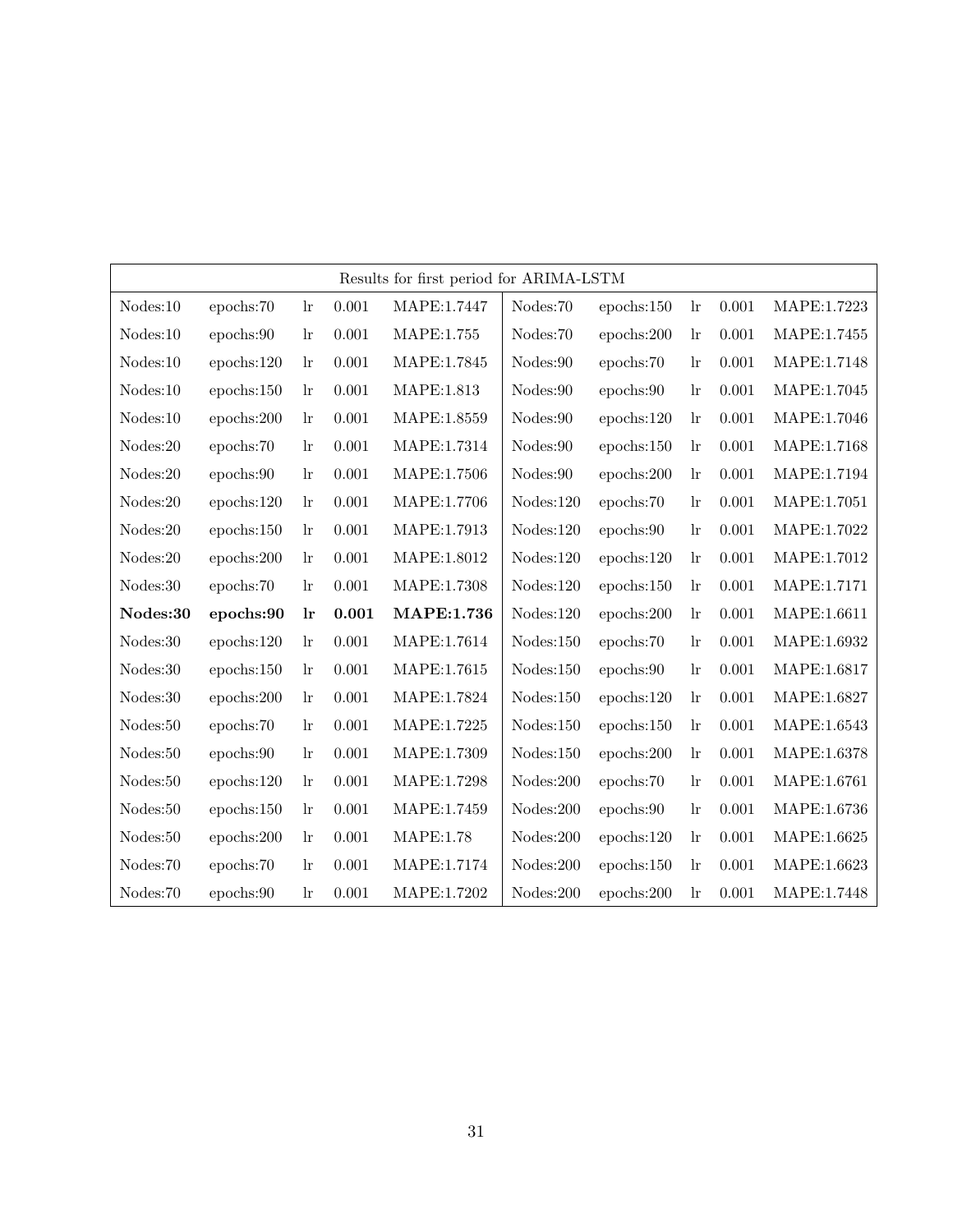| Results for second period for ARIMA-LSTM |            |       |           |                   |           |            |       |       |             |  |
|------------------------------------------|------------|-------|-----------|-------------------|-----------|------------|-------|-------|-------------|--|
| Nodes:10                                 | epochs:70  | $\ln$ | 0.001     | MAPE:1.6793       | Nodes:70  | epochs:150 | $\ln$ | 0.001 | MAPE:1.7862 |  |
| Nodes:10                                 | epochs:90  | $\ln$ | $0.001\,$ | MAPE:1.6892       | Nodes:70  | epochs:200 | $\ln$ | 0.001 | MAPE:1.8609 |  |
| Nodes:10                                 | epochs:120 | $\ln$ | $0.001\,$ | MAPE:1.6897       | Nodes:90  | epochs:70  | $\ln$ | 0.001 | MAPE:1.7268 |  |
| Nodes:10                                 | epochs:150 | $\ln$ | 0.001     | MAPE:1.7005       | Nodes:90  | epochs:90  | $\ln$ | 0.001 | MAPE:1.7435 |  |
| Nodes:10                                 | epochs:200 | $\ln$ | 0.001     | MAPE:1.6988       | Nodes:90  | epochs:120 | $\ln$ | 0.001 | MAPE:1.7844 |  |
| Nodes:20                                 | epochs:70  | $\ln$ | 0.001     | MAPE:1.7097       | Nodes:90  | epochs:150 | $\ln$ | 0.001 | MAPE:1.8389 |  |
| Nodes:20                                 | epochs:90  | $\ln$ | $0.001\,$ | MAPE:1.7075       | Nodes:90  | epochs:200 | $\ln$ | 0.001 | MAPE:2.0729 |  |
| Nodes:20                                 | epochs:120 | $\ln$ | 0.001     | MAPE:1.7127       | Nodes:120 | epochs:70  | $\ln$ | 0.001 | MAPE:1.7387 |  |
| Nodes:20                                 | epochs:150 | $\ln$ | $0.001\,$ | MAPE:1.7214       | Nodes:120 | epochs:90  | $\ln$ | 0.001 | MAPE:1.7738 |  |
| Nodes:20                                 | epochs:200 | $\ln$ | $0.001\,$ | MAPE:1.718        | Nodes:120 | epochs:120 | $\ln$ | 0.001 | MAPE:1.8213 |  |
| Nodes:30                                 | epochs:70  | $\ln$ | 0.001     | <b>MAPE:1.717</b> | Nodes:120 | epochs:150 | $\ln$ | 0.001 | MAPE:2.0783 |  |
| Nodes:30                                 | epochs:90  | lr    | 0.001     | MAPE:1.7194       | Nodes:120 | epochs:200 | $\ln$ | 0.001 | MAPE:2.2418 |  |
| Nodes:30                                 | epochs:120 | $\ln$ | $0.001\,$ | MAPE:1.7201       | Nodes:150 | epochs:70  | $\ln$ | 0.001 | MAPE:1.7739 |  |
| Nodes:30                                 | epochs:150 | $\ln$ | 0.001     | MAPE:1.7228       | Nodes:150 | epochs:90  | $\ln$ | 0.001 | MAPE:1.8653 |  |
| Nodes:30                                 | epochs:200 | $\ln$ | $0.001\,$ | MAPE:1.7327       | Nodes:150 | epochs:120 | $\ln$ | 0.001 | MAPE:2.108  |  |
| Nodes:50                                 | epochs:70  | $\ln$ | 0.001     | MAPE:1.7126       | Nodes:150 | epochs:150 | $\ln$ | 0.001 | MAPE:2.4894 |  |
| Nodes:50                                 | epochs:90  | $\ln$ | 0.001     | MAPE:1.7192       | Nodes:150 | epochs:200 | $\ln$ | 0.001 | MAPE:2.7955 |  |
| Nodes:50                                 | epochs:120 | $\ln$ | 0.001     | MAPE:1.721        | Nodes:200 | epochs:70  | $\ln$ | 0.001 | MAPE:1.82   |  |
| Nodes:50                                 | epochs:150 | $\ln$ | $0.001\,$ | MAPE:1.7387       | Nodes:200 | epochs:90  | $\ln$ | 0.001 | MAPE:1.9641 |  |
| Nodes:50                                 | epochs:200 | $\ln$ | $0.001\,$ | MAPE:1.7751       | Nodes:200 | epochs:120 | $\ln$ | 0.001 | MAPE:2.3689 |  |
| Nodes:70                                 | epochs:70  | $\ln$ | 0.001     | MAPE:1.7208       | Nodes:200 | epochs:150 | $\ln$ | 0.001 | MAPE:2.7987 |  |
| Nodes:70                                 | epochs:90  | $\ln$ | $0.001\,$ | MAPE:1.7272       | Nodes:200 | epochs:200 | $\ln$ | 0.001 | MAPE:3.0712 |  |
| Nodes:70                                 | epochs:120 | $\ln$ | 0.001     | MAPE:1.7447       |           |            |       |       |             |  |